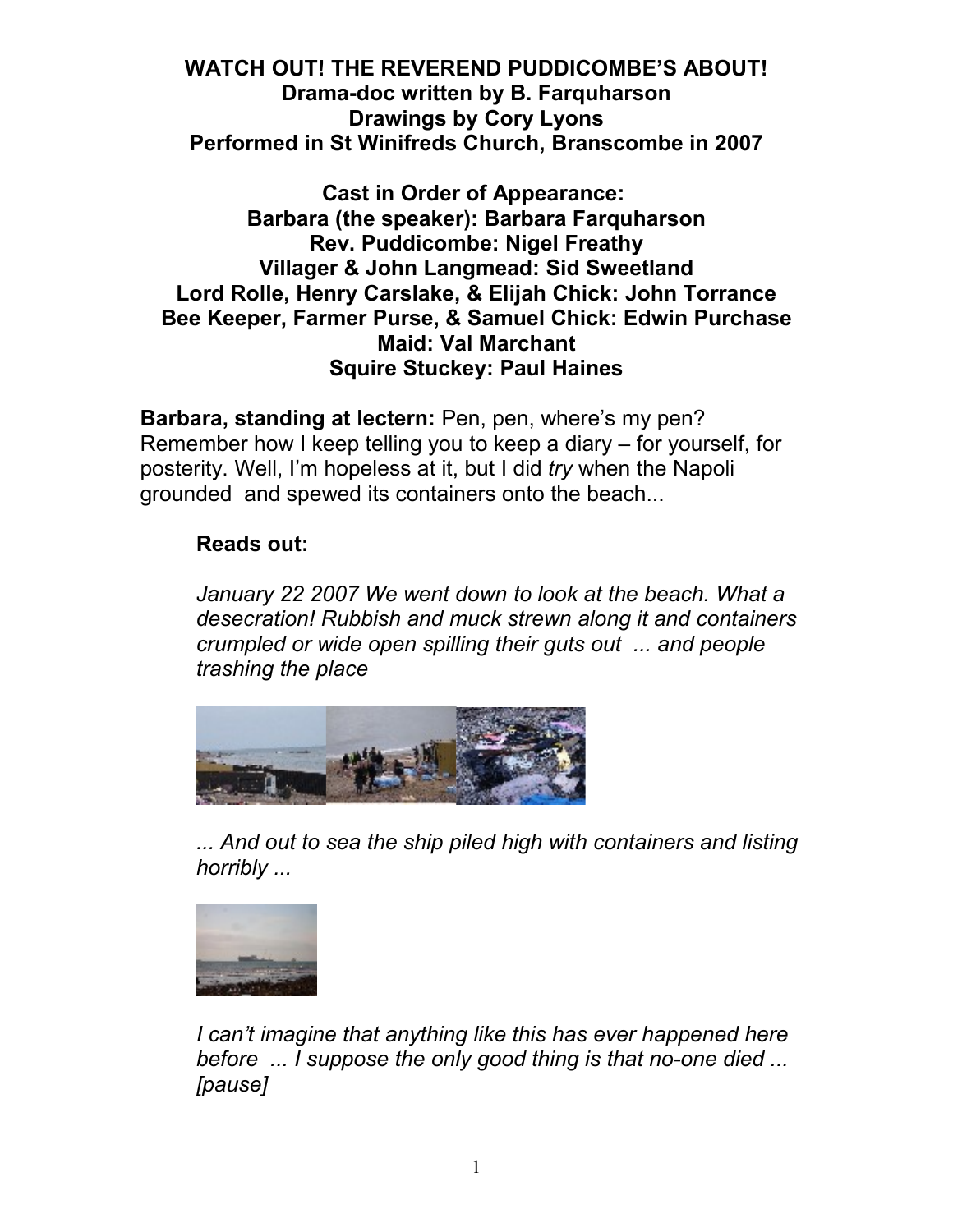**Voice from outside the door:** Monstrous, terrible ... dear, oh dear ! **The Rev Puddicombe sweeps in & hurries over to his writing table -**

**Puddicombe:** Where's my quill*?* (starts writing):

*[Buried] December 1802 Haagensen, Neils ..., a Dane, of Huntspill, aged 26 [died] 3 Dec. ... Holst, Christian Rosenberg, a Dane, of Grimsted, aged 19 [died] 3 Dec. ... Simpsing, Herman, a Dane, of Huntspill, Captain of the Omen, aged 42, [died] 3 Dec. ... The ship Omen... in which the above three unfortunate men were wreck'd, was from Frederickstadt, Norway, laden with Timber, Deals, &c., for Plymouth, and after unloading the Timber and Deals ... was intended for a voyage to the West Indies. She was a fine ship, measuring 150 feet from Head to Stern on her Deck: - had been an American Frigate, and was cut down for the purpose of converting her into a Merchant Ship. She had on board twelve Hands besides the Captain and a boy. Ten of the Hands and the Boy were sav'd.*

**Barbara:** The man who wrote that entry in the Burial Register was the Reverend Thomas Puddicombe. Born 1762, died 1827. Vicar of Branscombe from 1794 until his death. A man feared – revered – reviled.

You must admit, it's an unusual entry for a Parish Register! I mean, until Puddicombe arrived in Branscombe, entries were, to put it mildly, terse. If you were getting married, there'd be your name, place of birth, name of witnesses. If a child was baptised, there'd be the name of the child, daughter/son of - , name of parents. If – when you died, it was much the same.



But for some reason, Thomas Puddicombe wanted to say more. In his early entries, it was just a touch or two: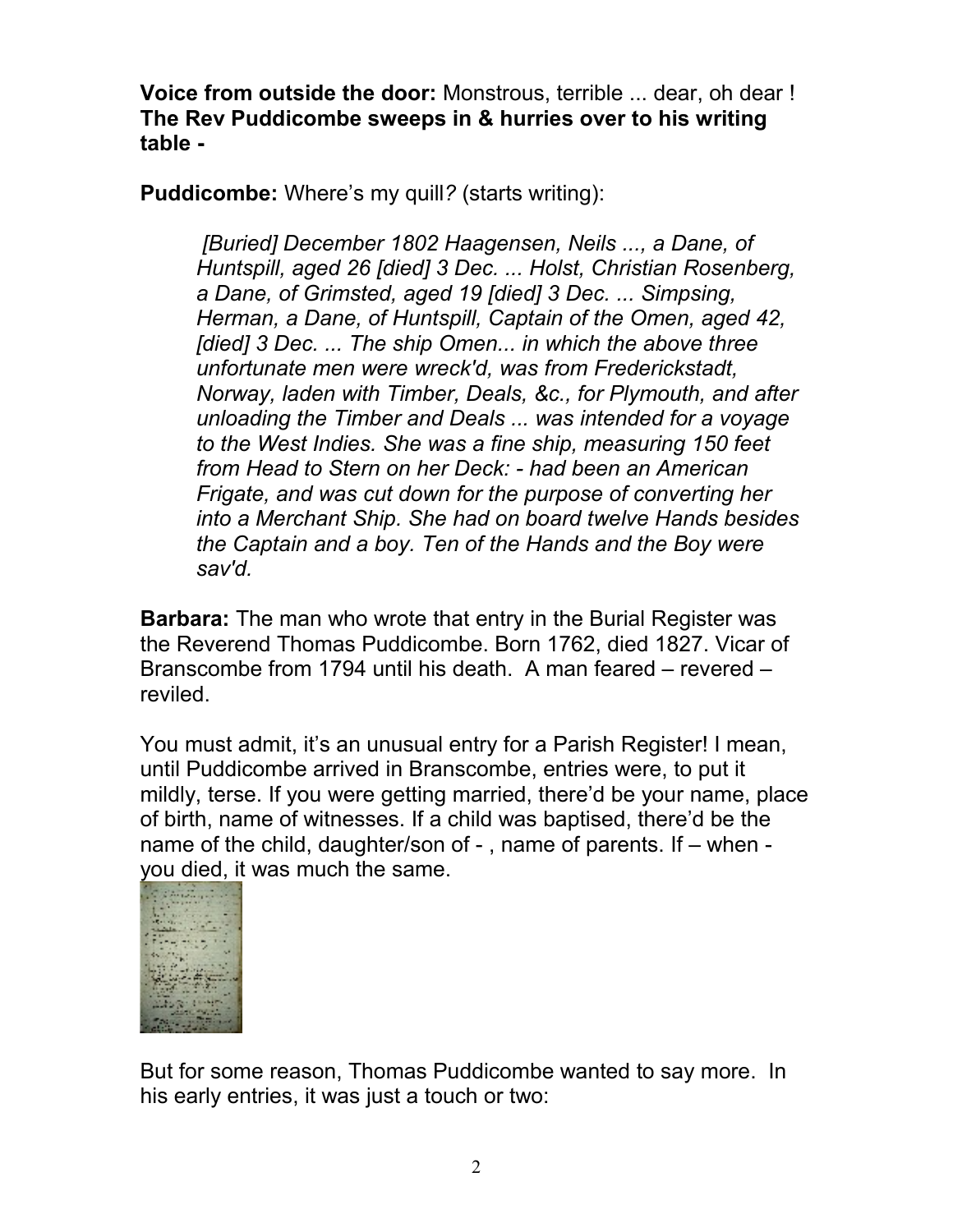#### **Puddicombe:**

*Ham, Elizabeth, daughter of Joseph Ham and Elizabeth his second wife died 7th June*

*1790 Parrot, John, Carpenter ... accidently fell over Cliff, aged 68* 

**Barbara:** A bit later, under Marriages, he adds the father's trade -

#### **Puddicombe:**

*1793, 7 January: Brown, William, Butcher and Charity Pidgeon [with] George Gill, Amy Northcott*

**Barbara:** And for Baptisms, not just trade, but kin relations, and where people came from -



## **Puddicombe:**

*1804 Lockyer, Jonas, first living child of James Lockyer, cordwainer & Mary his wife (her parents from Northleigh)*

*1807 Dowell, Sarah, seventh child, fourth daughter of Amos Dowell, thatcher .. & Tamar his wife (she was illegitimate daughter of Mary Clark, reputed father John Northcott)*

**Barbara:** Ah well, these things happen! Though perhaps it's a bit mean to mention it when she's become a respectable married woman.

You can see how, with all this detail, you can begin to build up a really interesting picture of the village - where people came from, what they did for a living and all the trades in the village – farmers & labourers, fishermen & mariners, cordwainers & stone-masons ... , how many children they had ...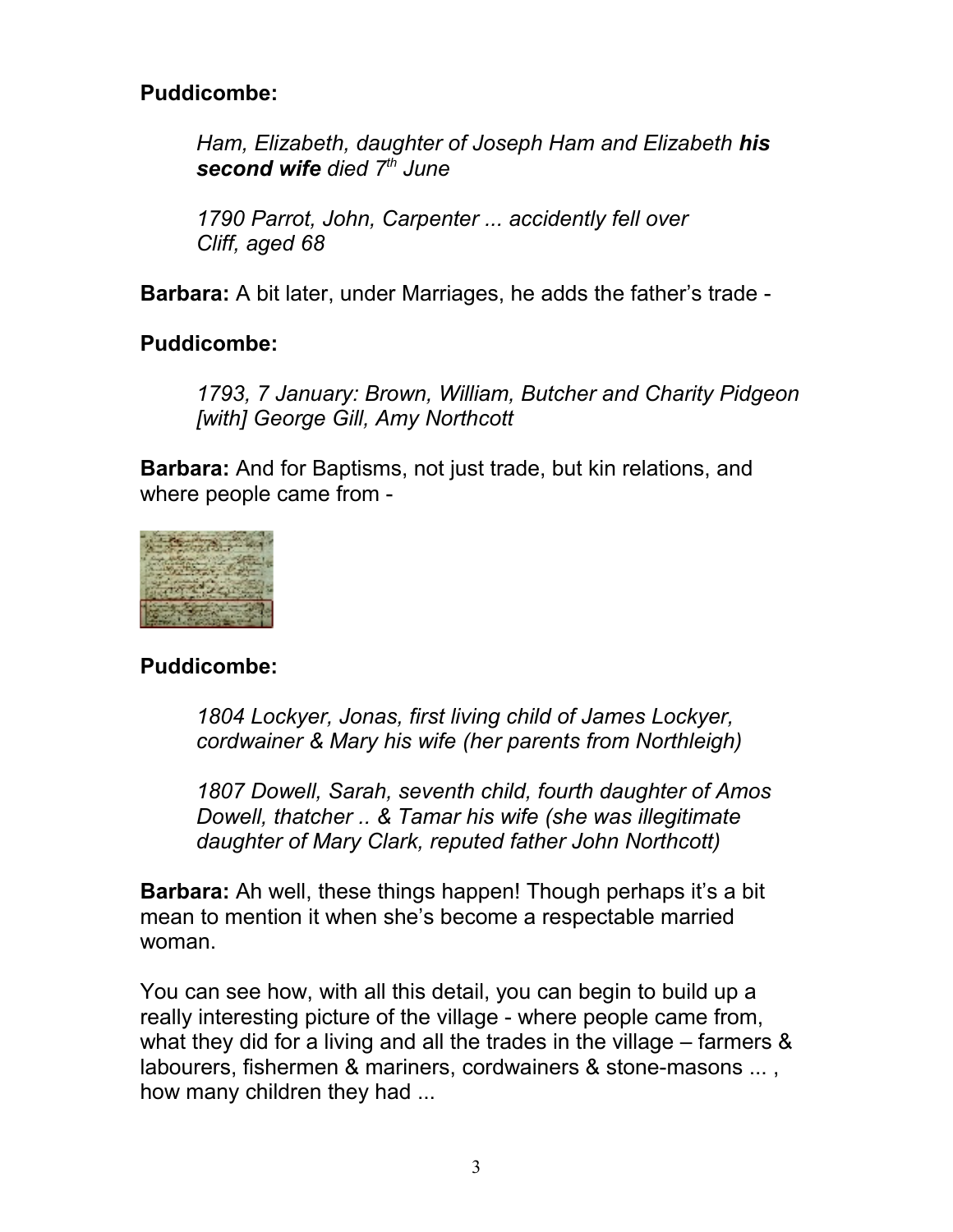When you add the information in the Register of Deaths, you're left with a sad recognition of how often babies died at birth or in infancy. I mean, take just one year – 1804 - an average sort of year. Eighteen people die:

## **Puddicombe:**

*January 7: Perryman, John, s[on] of Isaac & Jenny Perryman, aged 13 months January 19: Perryman, Betsy, d[aughter] of Isaac & Jenny Perryman, aged 5 years February 21: Leigh, John Carslake, s[on] of late William Leigh, gent. & Sarah his secd[second] wife, aged five yrs February 24: Salter, Susanna, inf.[infant] daughter of William Salter, of Beer & Mary his wife March 6: Satchell, Elizabeth ... w[ife] of William Satchell, a sailor in the King's Service, aged 26 March: Satchell, Nancy, inft. d.[infant daughter] of William Satchell, by his late wife Elizabeth* 

**Barbara:** Poor William – his wife *and* child -

# **Puddicombe:**

*July 19: Bartlett, Joseph Bartlett, s[on] of Joseph and Hannah Bartlett, aged 8 November 4: Woodrow, Elizabeth Woodrow, aged 40, w[ife] of Thomas Woodrow, Miller ... She died in childbed with her fifth child, and has left four children living. November 30: Woodrow, Nicholas, inft. s.[infant son] of the above Thomas & Elizabeth Woodrow* 

**Barbara:** Gosh, she dies in child-birth, the baby dies, four motherless children. That means that fifty percent of the deaths are women dying in child birth or newborn babes or young children. Add to that two other people, a man and a woman, dead before they're thirty, another before she's forty, and another before 45. Only *four* out of the 18 make it to 70!

Another thing that Reverend Puddicombe records are contagious diseases. There's a very interesting account of an outbreak of small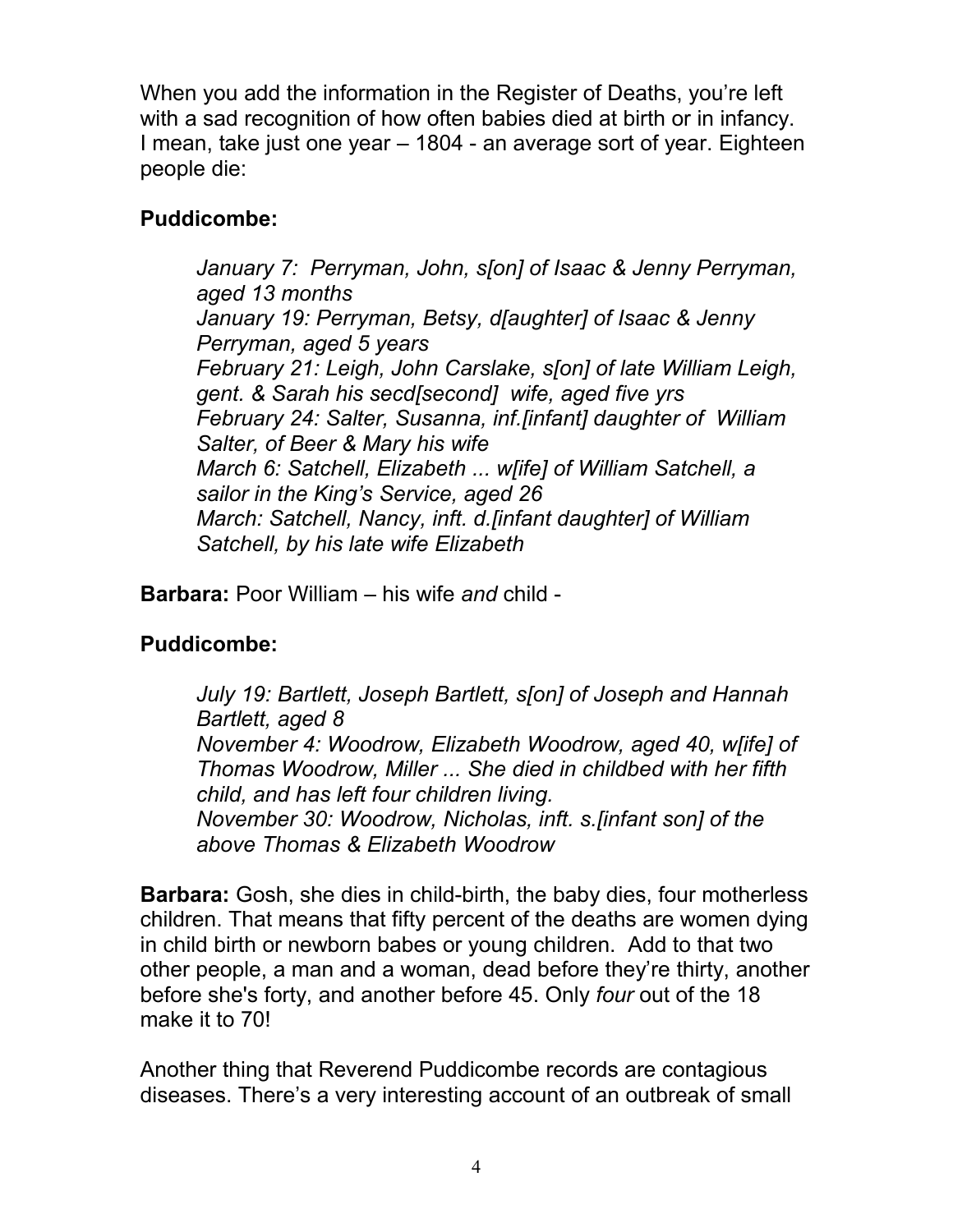## Pox -



# **Puddicombe:**

*1810 Hoyl, Charlotte, wife of William Hoyl, ... aged 27. ... died the 13th February. ... She was the first seized with the Distemper and after her death by innoculation it went through the parish, and upwards of four hundred were innoculated and vaccinated, and a very few had the distemper in the natural way; and all did well (blessed be the Lord for his great mercies to them) except two children, one not a week old when it was innoculated.* 

**Barbara:** Puddicombe's entries in the Parish Registers are a mine of information – and, what's more, they tell us about everyone – people in the big houses, people 'on the Parish'. What makes these sources all the more valuable is that they come before the beginnings of more official and officious documentation of people's lives - the tithe map returns don't come in until 1840, the Census returns only begin in 1841.

Puddicombe isn't just good at *demographic* detail, he's also got a grand eye – nose - for the particular and peculiar. So again, his early entries are quite low keyed -

## **Puddicombe:**

*1790 Bartlett, Paul, a capital farmer of this place died of Cancer in the lip, aged 83 (only son of John Bartlett), father of a numerous family, four of whom with their mother survive* 

**Barbara:** But by 1795, when he's safely installed in the Vicarage, right through to 1813 he - well, he just takes off. He's a splendid old gossip, loves a good story, isn't at all squeamish, and, in a rather typical late eighteenth century way, loves anything a bit untoward - a bit macabre - death by misadventure, death by suicide. The oddity of life, and of death. He can be, as we'll see, an irascible old so-and-so,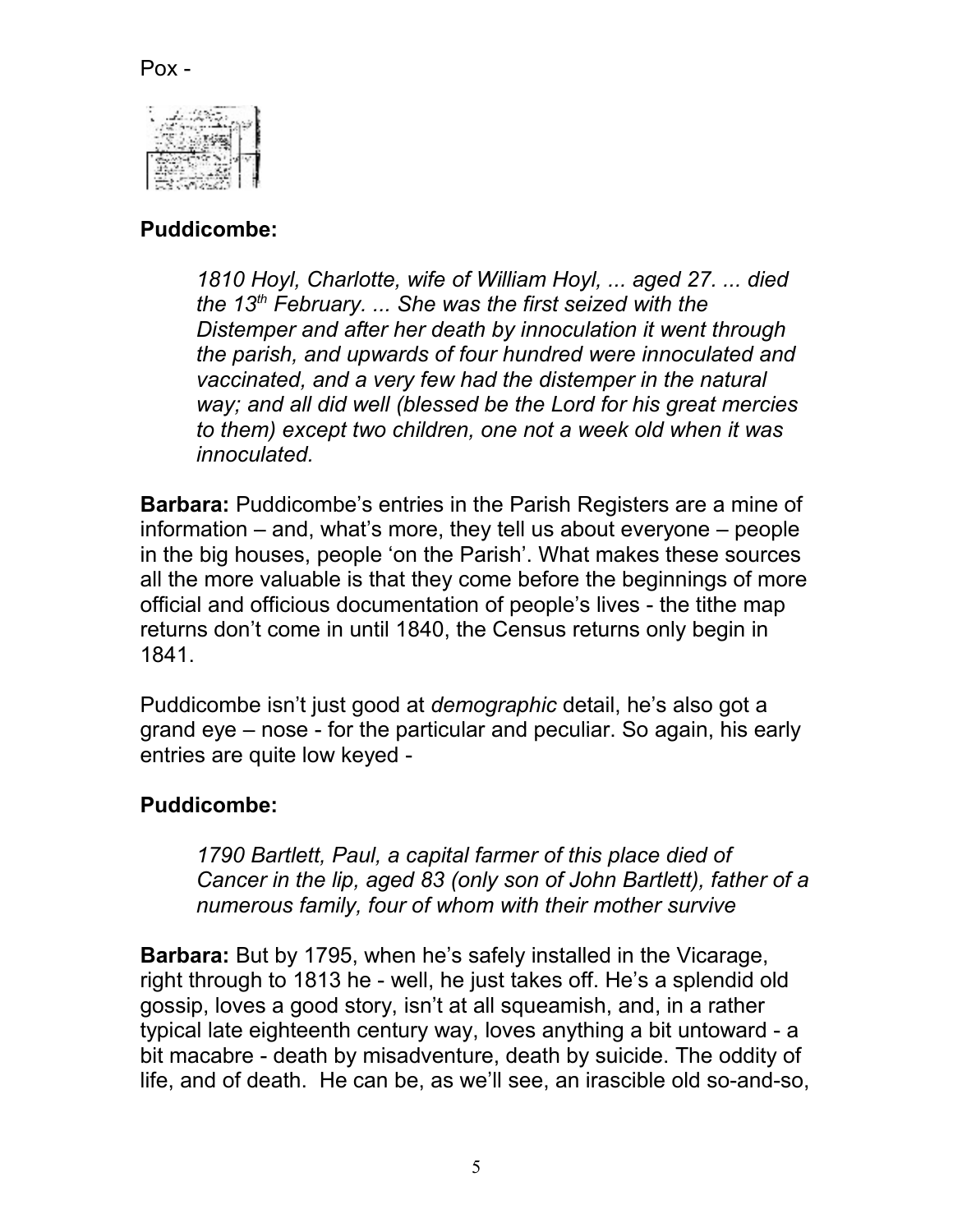but he's also very engaged with people, very curious, and sometimes, almost tender .

# **Puddicombe:**

*1794 Hurley, Edward, eldest son of William and Susannah Hurley. He was overturned in a boat with two others, William Dowell and Gilbert Bucknel, not more than 5 or 6 yards from the shore. Bucknel was washed from under the boat before animation was suspended; and Dowell not long after apparently dead; however he soon discover'd symptoms of returning life; and in a few hours was quite recover'd. Hurley lay upwards of* 



*an hour under the boat his foot being got into a hole in the hatch of the boat, which he himself broke but two days before by jumping suddenly in; and there was not sufficient help at hand to turn the boat over again. After he was taken from under the boat he was taken to Farmer Samuel Bartlett's, the nearest house; where the several means recommended by the Humane Society for the recovery of drown'd persons, were us'd for several hours, but without success. What is very remarkable in this sad catastrophe: the boat was not overturned side-way; but the stern being toward the shore, the head was lifted up quite perpendicular, and so turn'd directly over; and no very great sea at the time. They had been casting the seine and had just freed it from a rock.*

**Barbara:** perhaps one of the reasons he dwelt on this death was that Edward Hurley was ...

## **Puddicombe:**

**...** *married to Mary, the daughter of the late Revd Jno.[John] Kingman, vicar of this Parish; whom he has left a widow with four small children – all daughters. He was in the 33rd year of*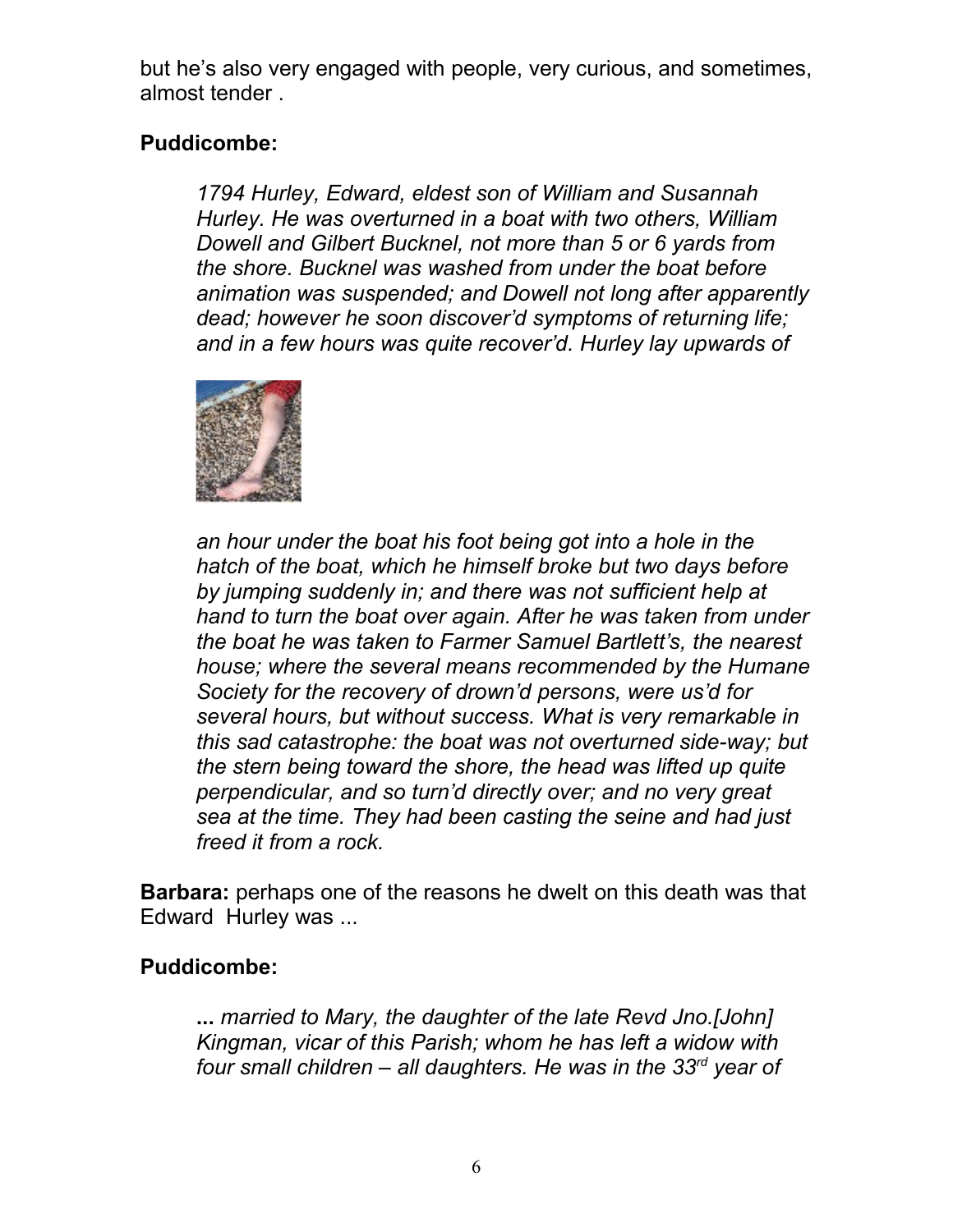*his age; when he was thus in an awful moment, launch'd out of Time into Eternity.*

**Barbara:** Old Puddicombe's got a sharp eye and a sharp tongue: he has a particular loathing of drinkers *and* spongers - mean-hearted men. Here he is berating the well-off sons of a woman who was on Parish relief.

# **Puddicombe:**

*[Jan. 19th] 1795 Newton, Mary, aged 85, Relict of William Newton, husbandman, she had been kept by the parish many years, and at last was buried by the Parish; tho' she had two sons living in the parish, and either of them in a situation to support her. Her eldest son William Newton, rented estates in the parish at the time - Rocknell and Elwerway, each rented at £45 per annum, and both together at the yearly rent of £125. She had also left her by her Father a considerable sum of money; which no one can account for.*

Aye! And I'll tell you what the problem was! Not a year later her son, William Newton died, and I wrote – I don't mind saying so:

*1795 Newton, William, ... a reputable farmer, aged 50. ... He died victim to the horrid sin of drunkenness ... 29 Dec. (buried) 3 Jan.*



**Barbara:** He wasn't the only hard-drinking farmer -

# **Puddicombe:**

*[16 Feb] 1800 Ham, Abraham, aged 56, a Farmer ... . He was a man of very athletic constitution, which he destroy'd by the pernicious vice of Drinking - particularly spirits - which he drank a considerable [quantity] while to very great excess. At length, however, hardy as he was, his constitution gave way; and after*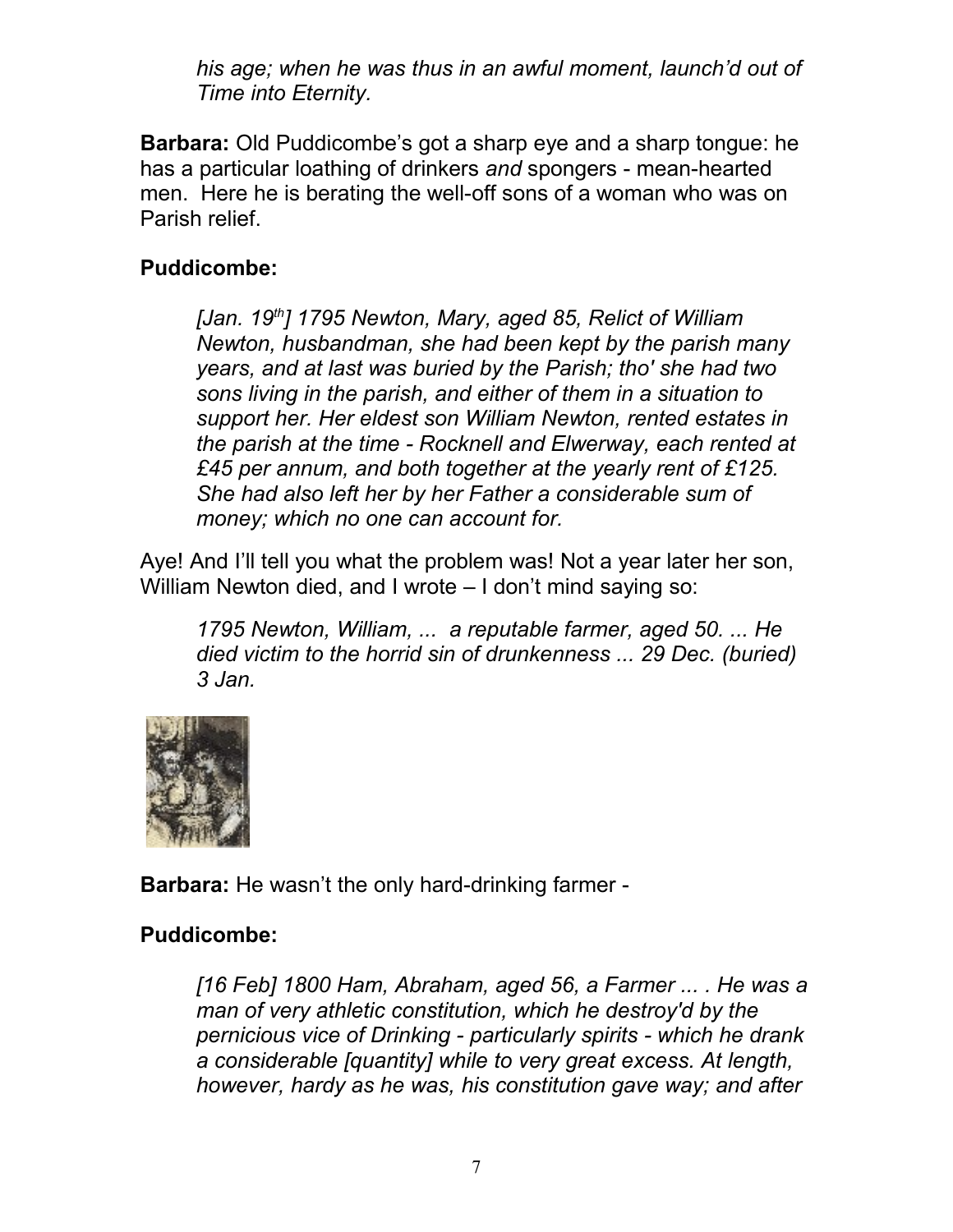*lingering many months, being able to retain nothing, neither solid nor liquid, in his Stomach, he fell a victim to his folly; when had he liv'd a life of Temperance, in all human probability, his days might have been prolong'd to many years* 

**Barbara:** There are more moral tales of the evils of drink but that'll do. Now here's something rather different – a quite intricate biography – *way* beyond what's required for the Death Register .

# **Puddicombe:**

*[9 Nov] 1796 Shimells, Robert, widr, aged 77. He was the son of reputable parents [from] ... Shropshire. His Father, a Malster, dying when he was young; and leaving his mother with several children - 4 or 5 sons besides himself, and one daughter; his uncle Wm Shimells, Steward to the Earl of Petre, sent for her with her family, to live with him at Borecombe, in the parish of Colyton... which brought him into this part of the world. He obtained a settlement in this parish by service; and lived many years in the parish in the capacity of a Hind, and, in the later part of his life, work'd as a common Day-Labourer. He married Sarah the widow of George Bartlet; by whom he had no issue. In the close of his life he was maintain'd by the parish, and died at last in the parish house, and was buried a pauper. He had one brother, a ... [Roman Catholic] Priest; his family being of* 



*the Romish Persuasion; and was himself intended for a Priest; but refus'd it, tho' it does not appear that it was from any truly religious motives; as he both liv'd, and (it is to be fear'd) died, in a stupid Ignorance of Eternal Things. He latterly profess'd himself a Protestant: On which account his Family disregarded him.* 

**Barbara:** Sometimes Puddicombe shows an almost *scientific* interest in how death occurs – maybe this has something to do with the fact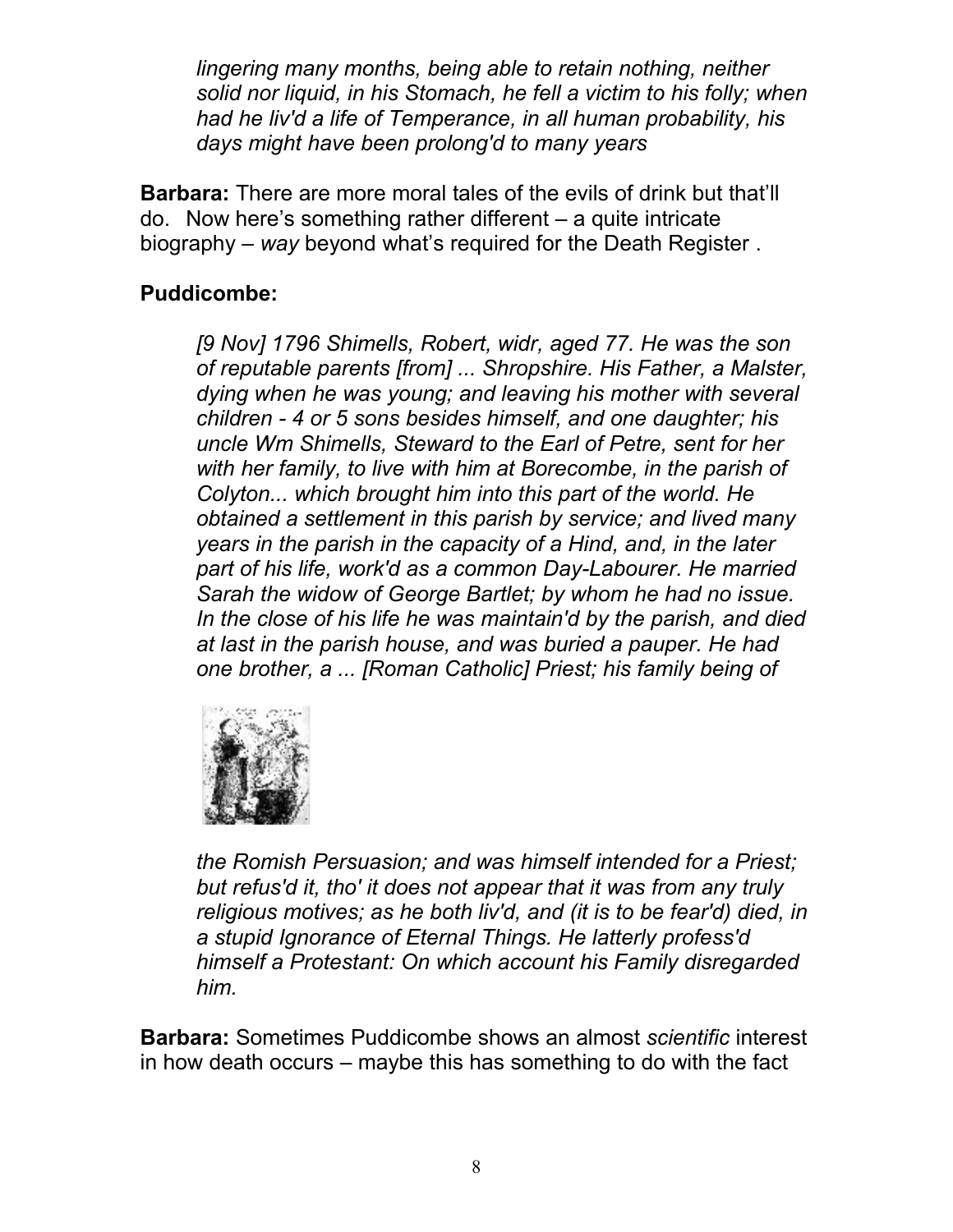that his father was a surgeon. Here he seems to be getting close to describing, without knowing that that's what he doing, a cardiac arrest -

## **Puddicombe:**

*[25 July] 1800 Chamberlain, Richard, widower, aged 65 ... He was in service at the time of his death at Mrs Bartlett's, Lower House. His death was quite sudden. Having occasion to get out of bed a little before midnight, going round to the further side of the bed in which he had laid with a lad - a Servant in the house,*



*he of a sudden fell over the stair-case into the stairs. It does not appear, however, that his death was occasion'd by the Fall; but seems to have been an instantaneous arrest; for not half a minute before he fell, he spoke to the Shepherd, who lay in the same room, and yet he neither spoke, groan'd, nor sigh'd when he fell. Had he not been insensible at the instant he fell, it seems probably, especially as he knew the Shepherd to be awake, that in falling, he would have cried out. Besides, tho' he was taken up immediately; and tho' his neck was not dislocated, and not the least bruise appear'd upon him, he was as one, that had been some time dead, his limbs quite limber, and a deathly coldness throughout.* 

**Barbara:** And here's a story where the sadness of the tale is again tempered by the *particularity* of the incident. It's also one where you can almost see old Puddicombe sitting down with the people involved, nodding and quizzing them -

## **Puddicombe:**

*1805 Perry, Rachel, aged 20, d. of William and Susanna Perry. She lost her life by a fatal accident. A young man, nam'd Henry Northcott, her Sweetheart, going into the house of James Gush, where she was sitting by the side of Gush's wife who had a young child in her lap, by the Fire; and taking down*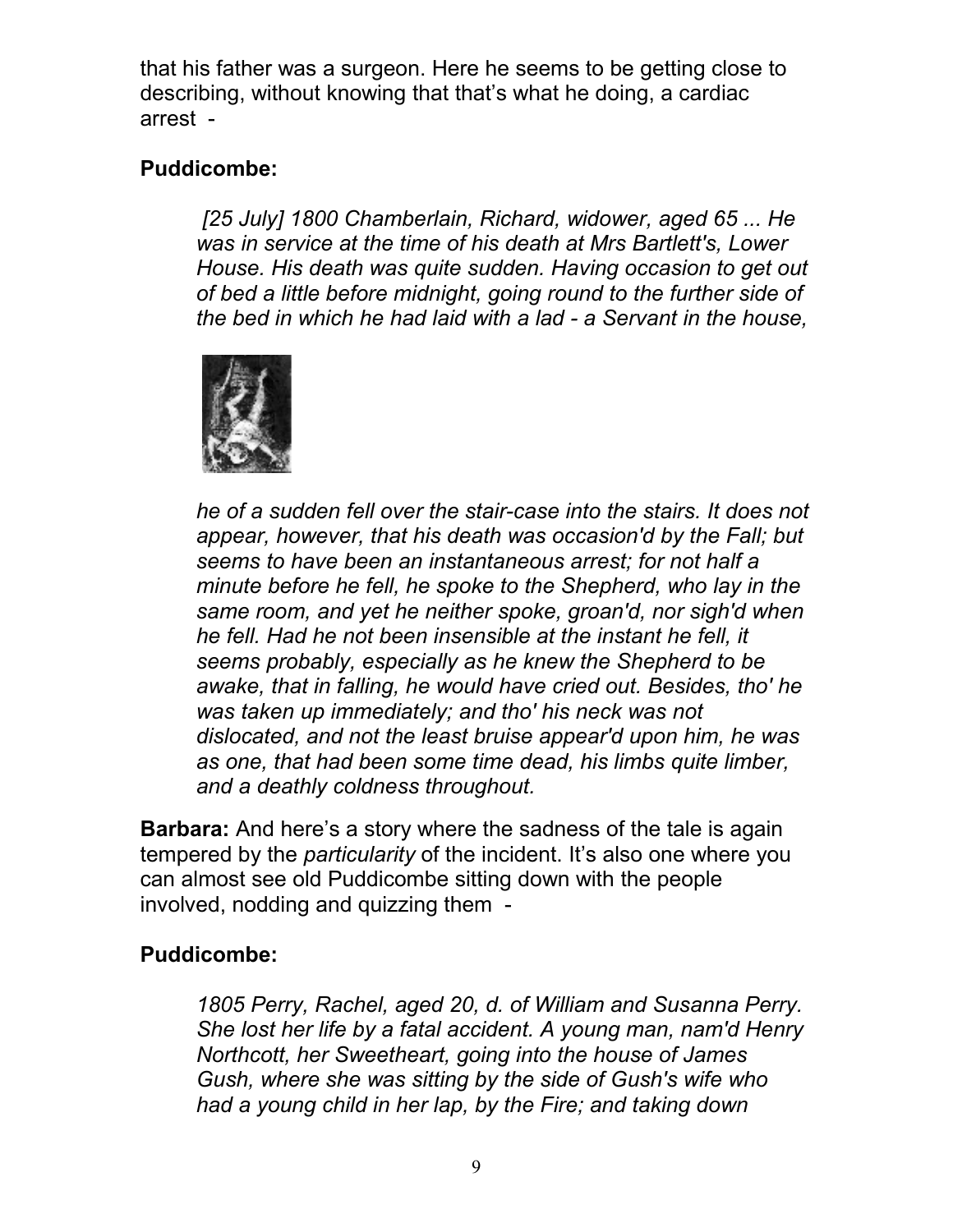*Gush's Fire-Lock to see if it was clean; he incautiously touch'd the trigger, not suspecting the Gun was loaded; and the Gun instantly* 



*going of, log'd its whole contents in her Bowels. The muzzle of the Gun was so close to her, when discharg'd, that the perforation (which was through the upper part of the thigh, and over the groin, as she was sitting on a very low seat) was just as if it had been made by a Ball; tho' the gun was loaded with Shot. She languish'd the whole of the Day (it being about 10 o'clock on the Monday morning when the accident happened) and died abt. 2 o'clock the morning following, in the very bloom of life, and in full Health and Strength.* 

**Barbara:** Poor woman! Poor fella! Here's another sad tale – another story that tells something about the hardships of life in Branscombe -

## **Puddicombe:**

*1811 Stedham, William, s. of Thomas Stedham, of Coliton Raleigh, aged 18, ... This poor lad came very early in the morning to Mr. Ford's lime Kiln for a load of lime. It being very cold, it is suppos'd that he sat down at the Kiln's mouth and that being overcome with sleep he fell forward in upon the burning Lime; where he was found by Robert Ferryman, one of the Kiln Men, burnt to death.*



**Barbara:** Oh dear! Lime-burning was one activity, smuggling another. And, curiously, for a man who's so censorious of drink, he's much less so about smuggling ...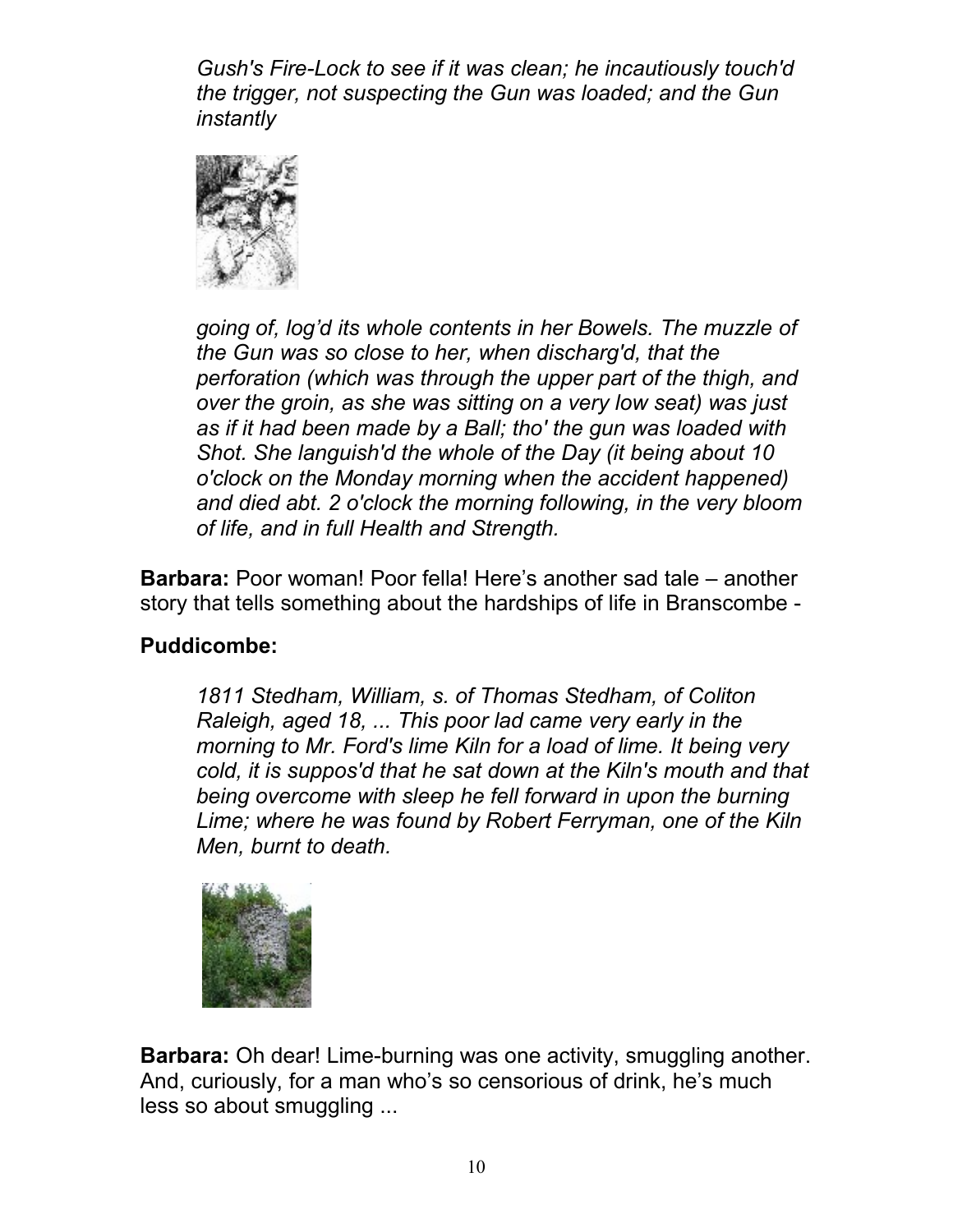

#### **Puddicombe:**

*1801 Cawley, William, aged 40, an inhabitant of Beer, a native of this parish; son of John & Sarah Cawley. He had been on a smuggling expedition, and was found dead early in the morning by John Halse in a field of oats call'd Five-Acres, on the west side of Markel's Hill; lying on his back with his head down hill, and [a] cask of spirit at some distance from him below.*

**Barbara:** But what really arouses his curiosity, perhaps almost morbidly, is suicide. Maybe it's something to do with his trying to comprehend *accidental* as opposed to *providential* causality. During his incumbancy, there are three suicides – all women. Here's the entry for Jane Toulmin. She walked into the sea -

## **Puddicombe:**

*1798 Toulmin, Jane, aged 25, d. of the Revd Joshua Toulmin, a Dissenting Minister of Taunton, & Jan his wife ... . She was found drown'd under the Cliff, on that part of the shore call'd Branscombe Cove, and there is too much reason to believe she deliberately laid herself down in the water for the horrid purpose of putting an end to her existence.* 

*She had been for some months on a visit [to her sister] in ... Gittisham ... She was of a melancholy turn of mind, and had frequently express'd her fear that she could not be sav'd. The enemy taking advantage of this, prompted her to commit this rash Act. She quitted her sister's house on Sunday evening ... and tho' the most diligent search was made after her, no tidings*

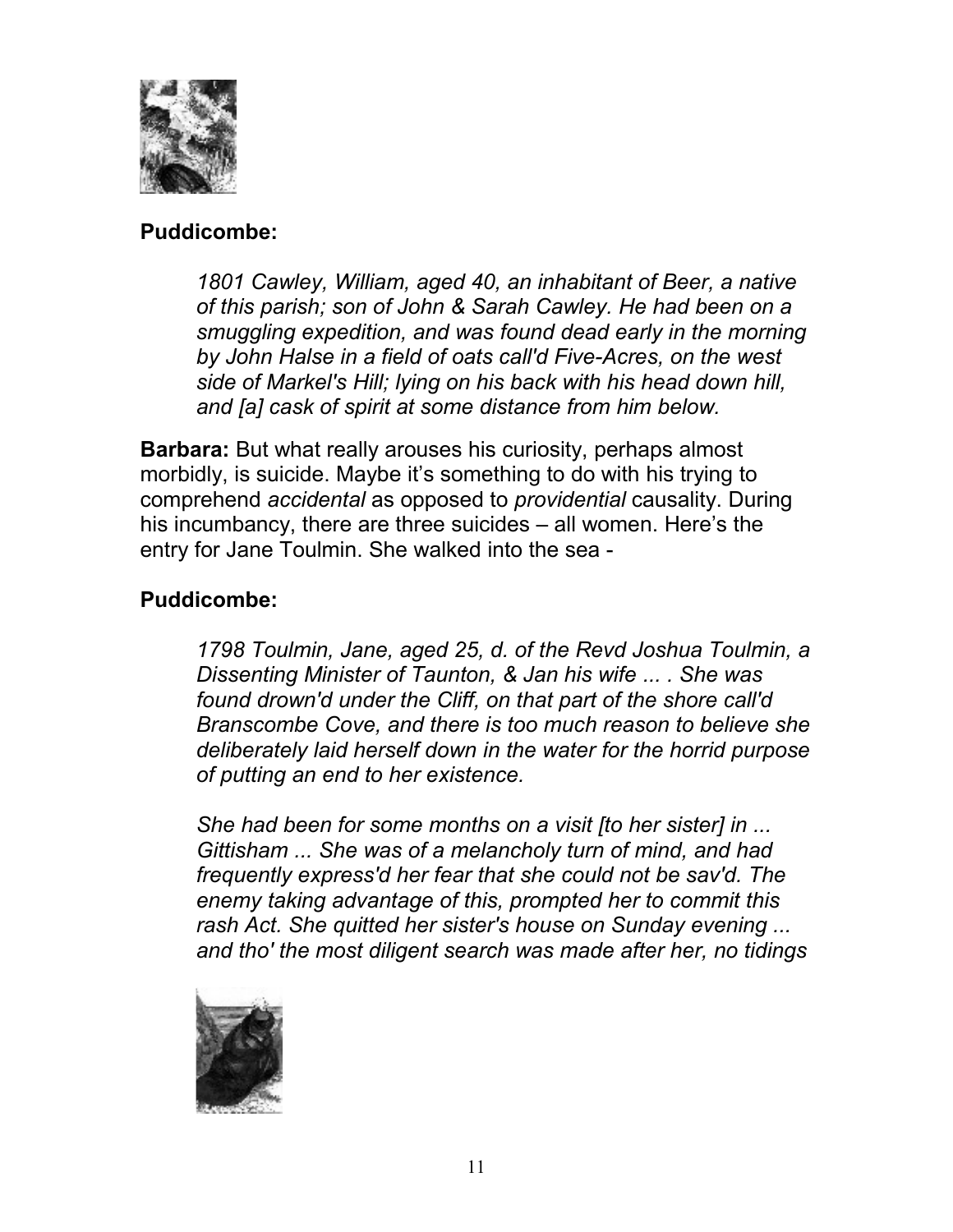*could be heard, she having disguised herself with an old bonnet of one of the servts., and an old black stuff Petticoat, which she wore like a safe-guard outside her own clothes, and being a short woman, and the Petticoat long, it almost wholly concealed her own dress, by which the messengers, sent in pursuit of her, described her ... Before she quitted her sister's house she put out what money she had, and left it in her Bed-Room; and, in this state, without a Six-Pence in her Pocket, she wandered about till Tuesday morning, the day, on which, it is to be fear'd, she put an end to her existence. She was seen at Beer walking very fast up Common Lane between three and four o'clock, and about a Quarter past 5 o'clock, she was discover'd in the water, by one Jn [John] Parrett, a carpenter.* 

*N.B. The distance from Beer to Branscombe Cove is at least three miles. And, what is very extraordinary, she was ever before accounted a very bad walker.* 

**Barbara:** And two years later there was an almost copy-cat suicide: Elizabeth Ford, mother of William Braddick Ford, of whom you're going to hear more later on this evening, and who, according to Puddicombe, died of an excess of alcohol. Elizabeth Ford also walked into the sea.



#### **Puddicombe:**

Feb 13 1800: *Ford Elizabeth, widow, aged 59, Relict of Edward Ford, a reputable farmer, and daughter of Nicholas & Mary Braddick. For some unknown cause, she form'd the horrid resolution of putting an end to her own existence by drowning herself in the sea. She was met in a Field, call'd Five Acres, on the top of Stockham's Hill, on Febry 13th, between 6 and 7 o'clock in the morning by two carpenters - Joel Bartlett and Daniell White, coming from Beer; where she had lived for 3 or 4 months with her Son-in-Law, Mr Miell, a dissenting minister and*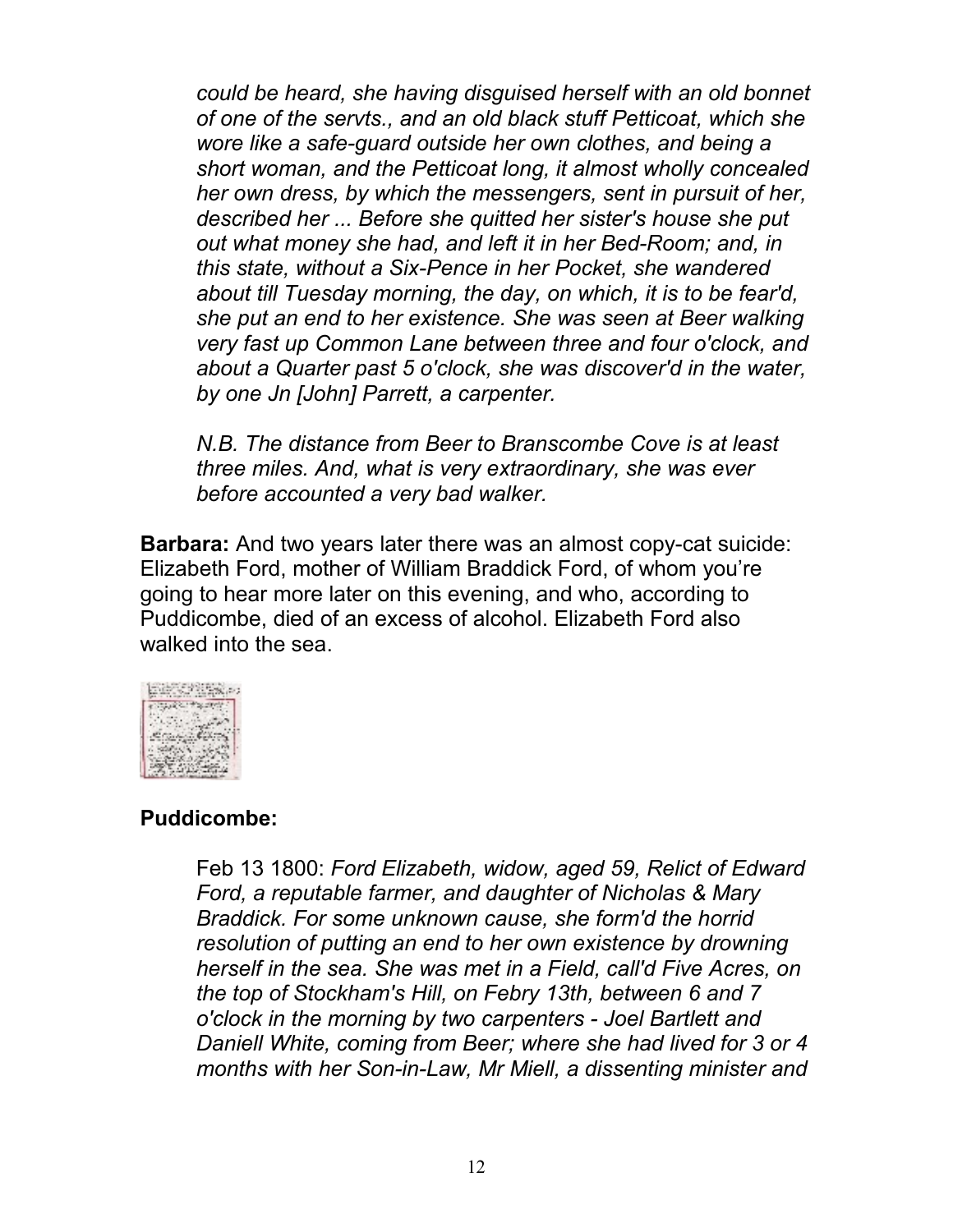*his wife, her daughter. She was afterwards met by Joseph Tucker, Farmer, in Sea-Side lane who spoke to her*



*observing it was a cold morning; to which she replied How d'ye do? - I don't know your name. Having said this, she pass'd briskly towards the sea. She was observed by two young men from the Cliffs* 



*walking on the shore with great speed towards the West; and about two miles to the Westward of Branscombe-Mouth they saw her walk into the Water, and awful to relate launch herself into Eternity. The young men hasten'd to her, and drew out a lifeless corps; and tho' means were tried as soon as circumstances would admit and vigorously pursu'd for at least 3 hours; yet all was in vain*

**Barbara:** In 1813 these loquacious entries come to an end. The Church authorities, in their wisdom, insiste upon a tight little Recording form. There's no longer room for rambling.



So far we've seen Puddicombe the village scribe. But that's only part of his story. As we'll soon see, he's also the village scourge.

But first, what about his background? How did he come to Branscombe? What sort of religion did he espouse? High Church?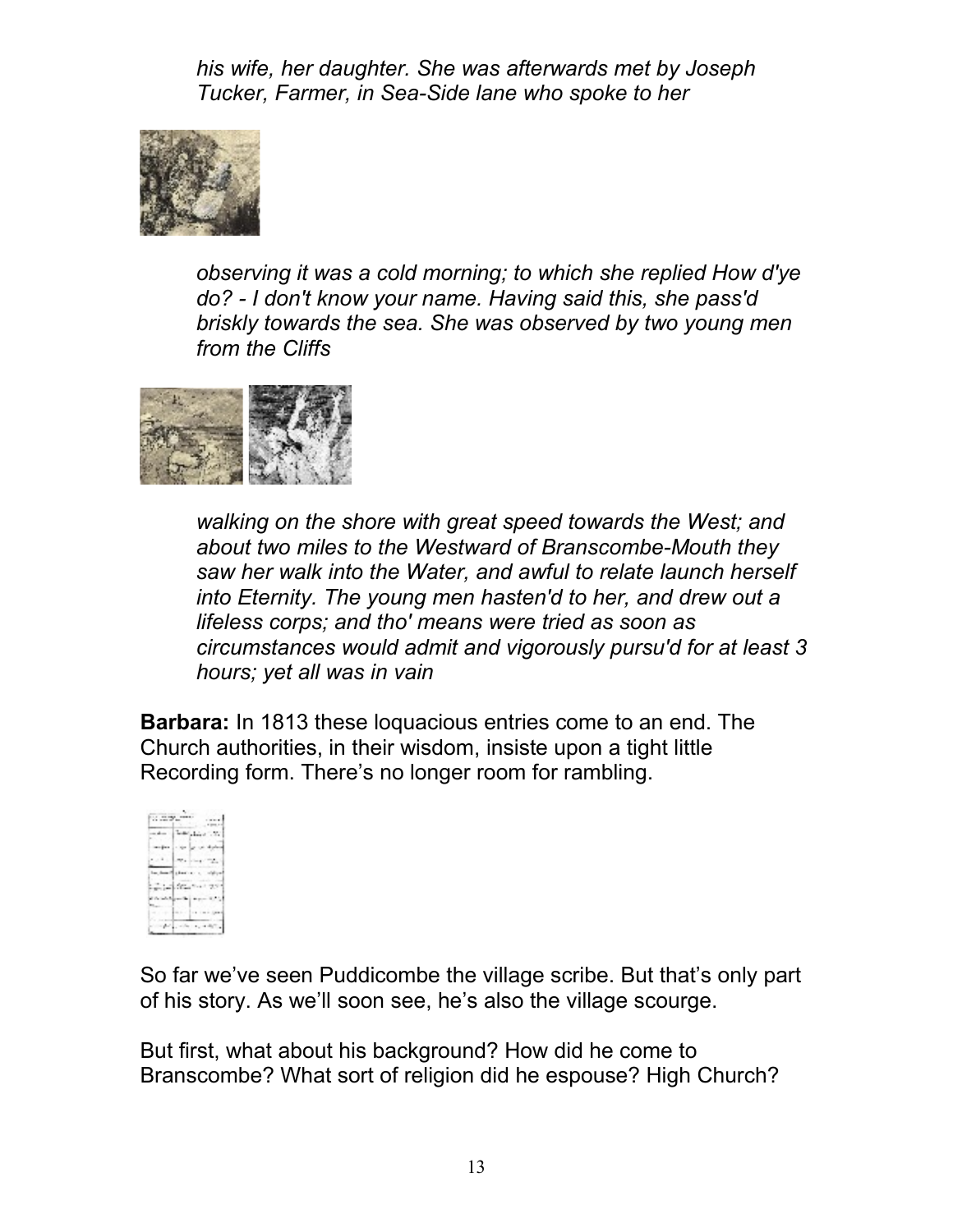Low Church? How did he get on with his parishioners - what did people feel about him – what did he feel about them?

He was born in Lyme Regis. He was baptised, with his twin sister, Frances Mary, on Sept 8 1762. But his little sister died before the age of two.

His father was John Puddicombe, surgeon, alderman and twice Mayor. His mother was Elizabeth. Here's the family tree -



You can see that, even though his father was a surgeon, and even though the family must have been reasonably well off, child mortality was very high. The first Thomas must have died in childhood because our Thomas took his name; the first John died before his tenth birthday, the first Frances Mary died before she was four, the second John died as a baby, and so did the second Thomas. Only Elizabeth, Mary, the third John, and *our* Thomas - Thomas the third make it through to adulthood.

Thomas is only 25 when his mother dies in 1787, and his father dies two years later. They're both buried in Lyme Regis. Ξ

He studies at Pembroke College, Cambridge and gains a B.A. in 1782. He's ordained September 1784. Rather interestingly, given what we're going to discover about the way he goes about things in Branscombe, he was around at Cambridge when Charles Simeon began to proselytize – Simeon was a charismatic man who, though he remained within the established Church, was a passionate evangelical, and *very* low church.

But, first, how did it come about that Thomas became the vicar of Branscombe? We're not entirely sure, but we do know that Elizabeth, the daughter of the incumbent vicar, John Kingman, married a certain Rev Richard Puddicombe of Shebbear & Sheepwash, and that their son was baptised in Branscombe in 1789. We're not sure how Richard relates to Thomas but it seems quite probable that there's a family link and that this helped Thomas get a foothold in the village.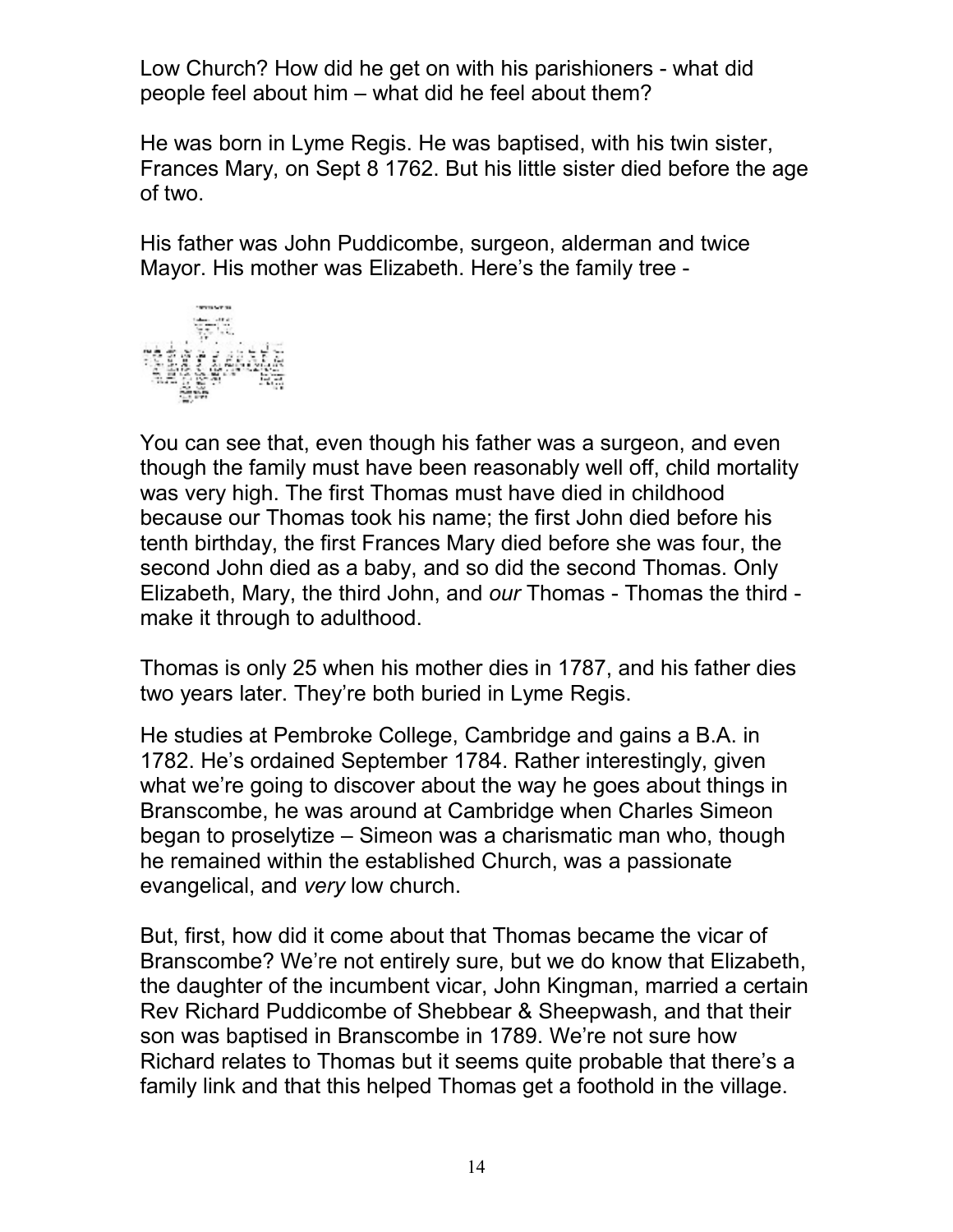One odd thing is that, although he didn't become the vicar of Branscombe until 1794, when Kingman died, he seems to have been around the place much earlier – maybe even as early as 1786 – thus only two years out of Cambridge, and only 24 years old. Looking at the Registers we find, in 1786, a *sudden* change in what's recorded. It's curious, the handwriting stays the same, it's the handwriting of Kingman's curate, George Tucker, but suddenly the earlier, laconic entries are superceded by the sort of Puddicombian entries that we've just heard. I mean, listen to this one, from 1790 – it's pure Puddicombe -

## **Puddicombe:**

*1790, Jan 2. John White – aged 77 – this man lost his life by a very trifling Accident: Paring the Toe-nail with a penkife a little too close so as just to draw Blood, it rankled, and Mortification coming on, carried him off in a few days.*

That has to be Puddicombe! At any rate, June 1794 he finally becomes vicar. It seems he never married, he has a servant or two, and a young apprentice. He lives in the Vicarage down on the village square, opposite the Masons Arms - where the flats are now



This rare photo shows the *back* of the vicarage – the front faced the Square – and you can see Margels Hill behind. He stays in the vicarage for thirty-three years – right through until his death in 1827.

Branscombe was a large parish, he says there were 116 families, which, when you think about the size of families, could easily mean there were about eight hundred inhabitants (twice what we have now!). It was also a poor parish, and when Puddicombe takes up office times were particularly hard. The Napoleonic wars had gone on and on and had led to a huge increase in the price of cereals, and therefore the price of bread. And these hard times were often compounded by bad harvests. In 1800, there were huge demands being made on the countryside in order to feed the expanding naval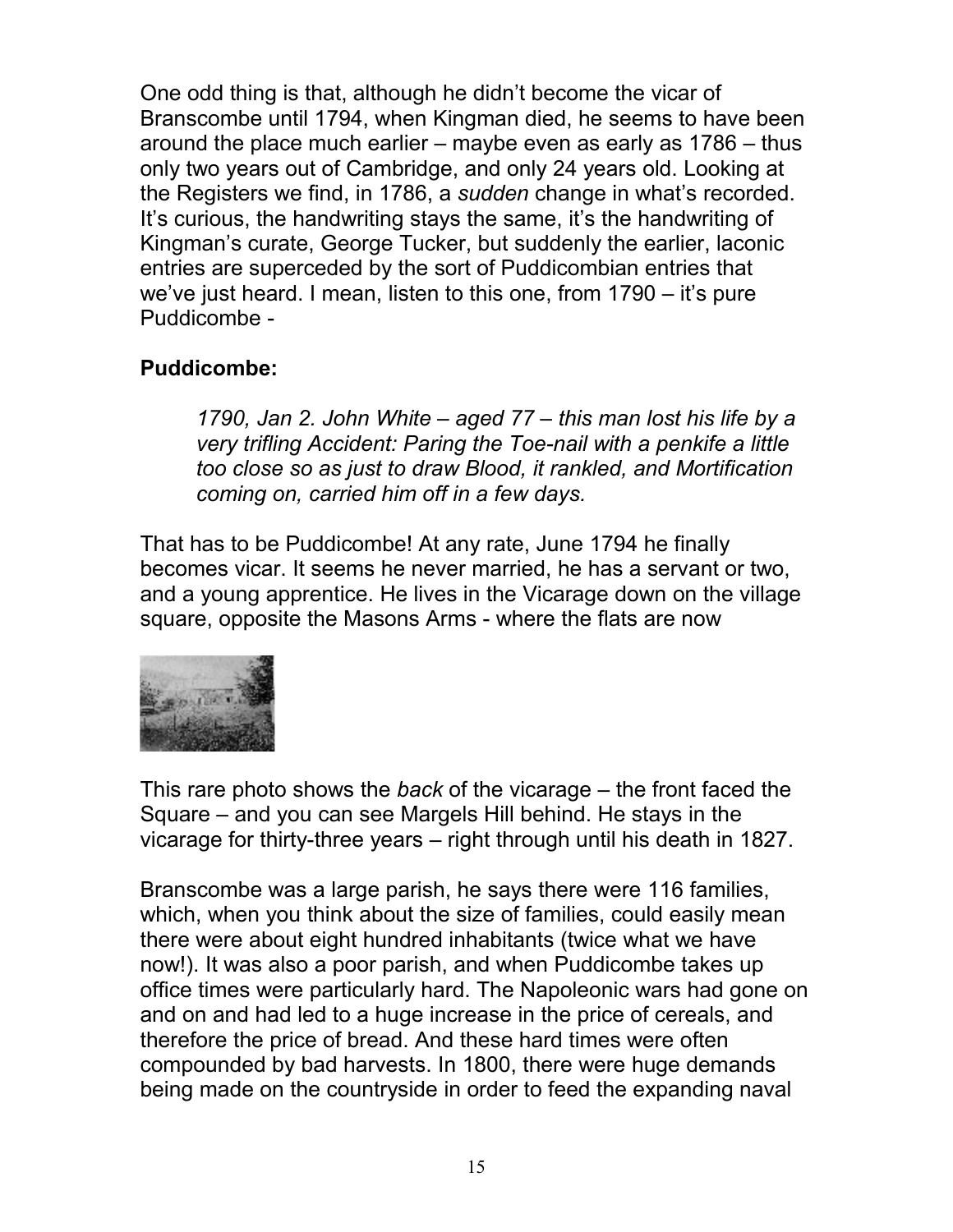dockyards around Plymouth and there were lousy harvests. The local farmers took their chance and the price of wheat escalated from 6/- to as much as 20/- a bushel, which meant the price of bread also shot up and poor people in places like Branscombe were, quite literally, starving.

So what happens then? Well, it seems that in Branscombe over a hundred men gathered together. They called on kinsfolk who were in the local Voluntary Militia to support them, and, one day, in late December 1801 an anonymous letter flew over the garden wall behind Puddicombe's vicarage.



**Sid reads the proclamation:**

*A Caution to Gentlemen and the Rogues of Farmers -*

*We are now going to acquaint you, that if you do keep on with the rise of Corn and other things, in the manner as what you do, we, the Volunteers and Inhabitants of this place, shall attack, by fair means or foul, betwix this and Christmass day.* 

*To think of the cruelty of you rogues to us, your fellow creatures - though we cannot own you as fellow creatures, for you are more like savages - to think you keep up such an extortionate price of every thing, and constantly every day rising, so that young men and old women and children starve quietly. No, we will fight with sword and musket as long as we have a drop of blood in our bodies for ourselves and our dear wives and families, and likewise for his Majesty. We shall conclude, hoping your hearts will turn – but if not, you may depend that we shall come like a thief in the night. God save the King!*

**Puddicombe:** They threw it over the wall, and stuck another one up by the pump by the church! They added a note asking that I should read it out in church. And so I did ... and as I wrote to Lord Rolle, the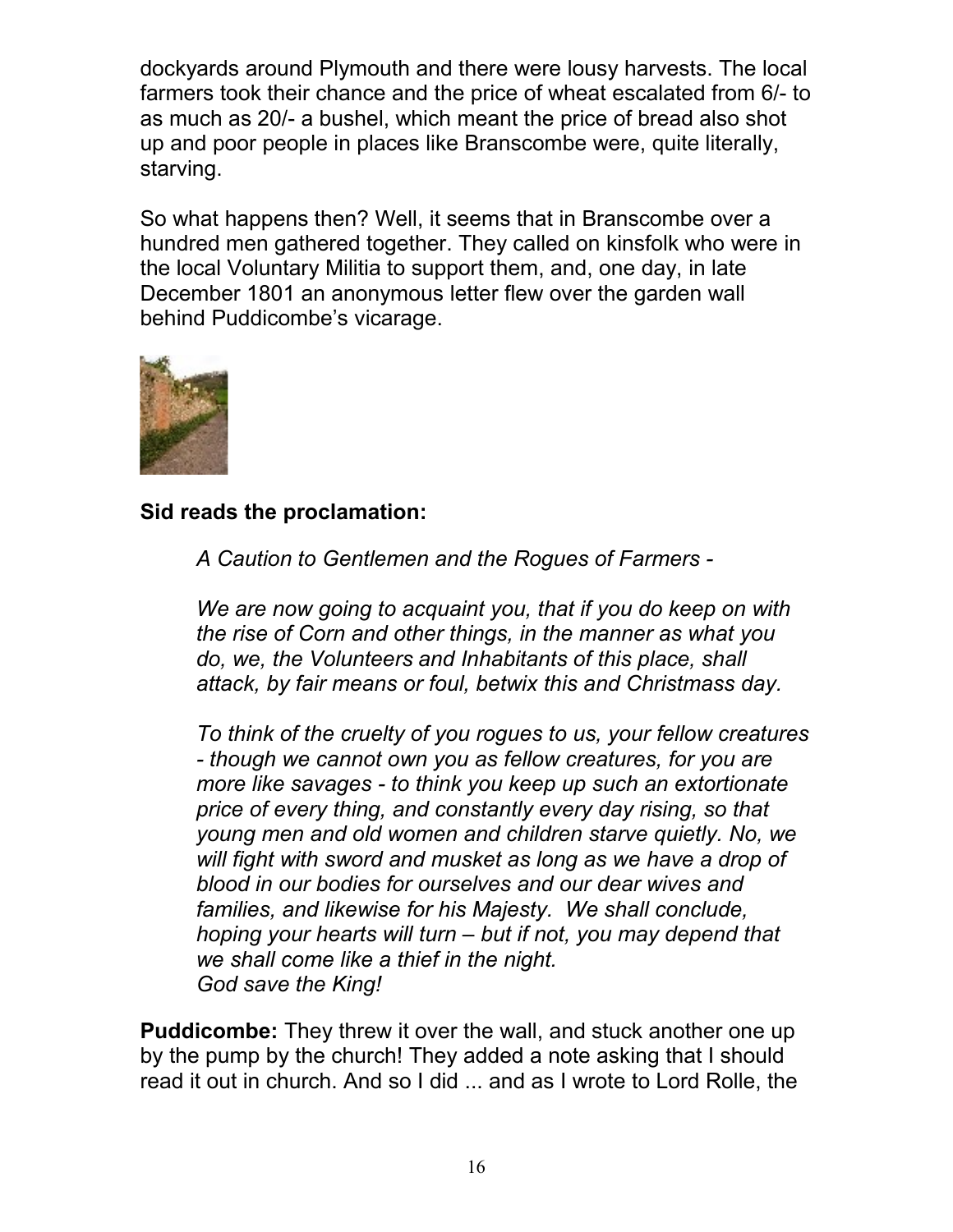Magistrate and County Lieutenant. Well, I felt it my duty – I read it out, and then, as I wrote to him -

*I gave the authors of it a Word of Exhortation and advice – I exhorted them to desist from Acts of Violence, & pointed out to them the dreadful consequences - ruin to themselves & misery to their families, & tried to persuade them to wait with patience till proper steps could be taken to redress the grievance* 

Ahh, I fear I was not successful, for whilst I was away during the week, they went up to Mr Stuckey and threatened him and made him so fearful that he agreed to write out a paper telling the farmers that they must sell their wheat at 8 shillings, not twenty. He tried to stick out for 10 shillings, but they threatened him. I fear that Lord Rolle thought that I acted with impropriety – but what else could I do?

**Barbara:** It fizzled out – well, how could the farm workers enforce anything? Lord Rolle dismissed four of the militia men who'd been involved and apparently he tried to get the farmers to sell their cereals at a more reasonable price. But Puddicombe was right, Lord Rolle was *not* impressed with his handling of the affair. He wrote to the prime minister – the Duke of Portland:

## **Lord Rolle:**

*On the conduct of the clergyman I shall leave to your Grace to your own opinion, I have mine*!

**Barbara:** Most of the time though, life revolved around more parochial matters. Like trying to persuade people to pay their tithes. Which was, after all, the way in which the clergy supported themselves. It seems that Puddicombe took this matter very seriously! He decided that he was as happy to have the tithes in kind as in cash. A pig, or a cow, or, from bee keepers, a tenth of the honey was fine by him. His insistence on his dues led to considerable resistance – from the humblest labourer to Squire Stuckey himself.

The story goes that a farm worker arrived at the vicarage with a skep of bees -

**Bee Keeper:** Where be the vicar?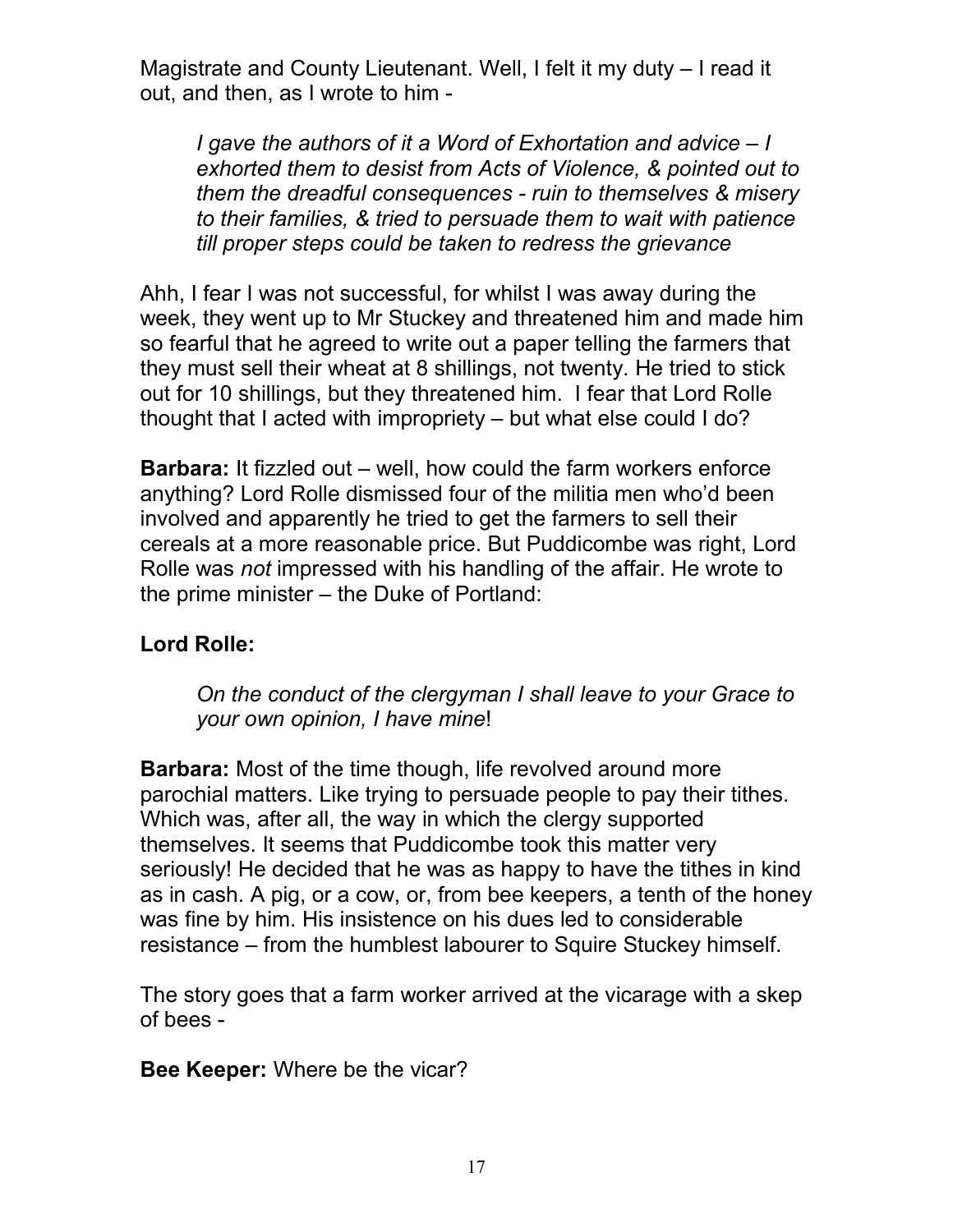**Maid:** In his study ...

**Bee Keeper:** Reverend – here be the tenth part of my bees ...

**Puddicombe:** Excellent, leave the butt in the kitchen.

**Bee Keeper:** Oh no! tis my butt, an' I want en. Only the bees is your due ...

**Puddicombe: But ... but ...** 



**Bee Keeper:** *My* butt – here be your bees!

**Puddicombe:** Good God! ....

**Barbara:** And there's a postscript. Phoebe Spencer told me that when this story was told in the Village Hall in the thirties a voice piped up from the back ...

**Voice from the back of the village hall:** Aye, that's right, that was grandfather! And what's more he hadn't sent the queen and by the evening they were all back home again!

**Barbara:** It's not just the ordinary bee keeper that was aggrieved – at the other end of the social scale 'Squire' John Stuckey fulminates in a letter to his cousin Thomas Langdon written in 1801 -



**'Squire' Stuckey:**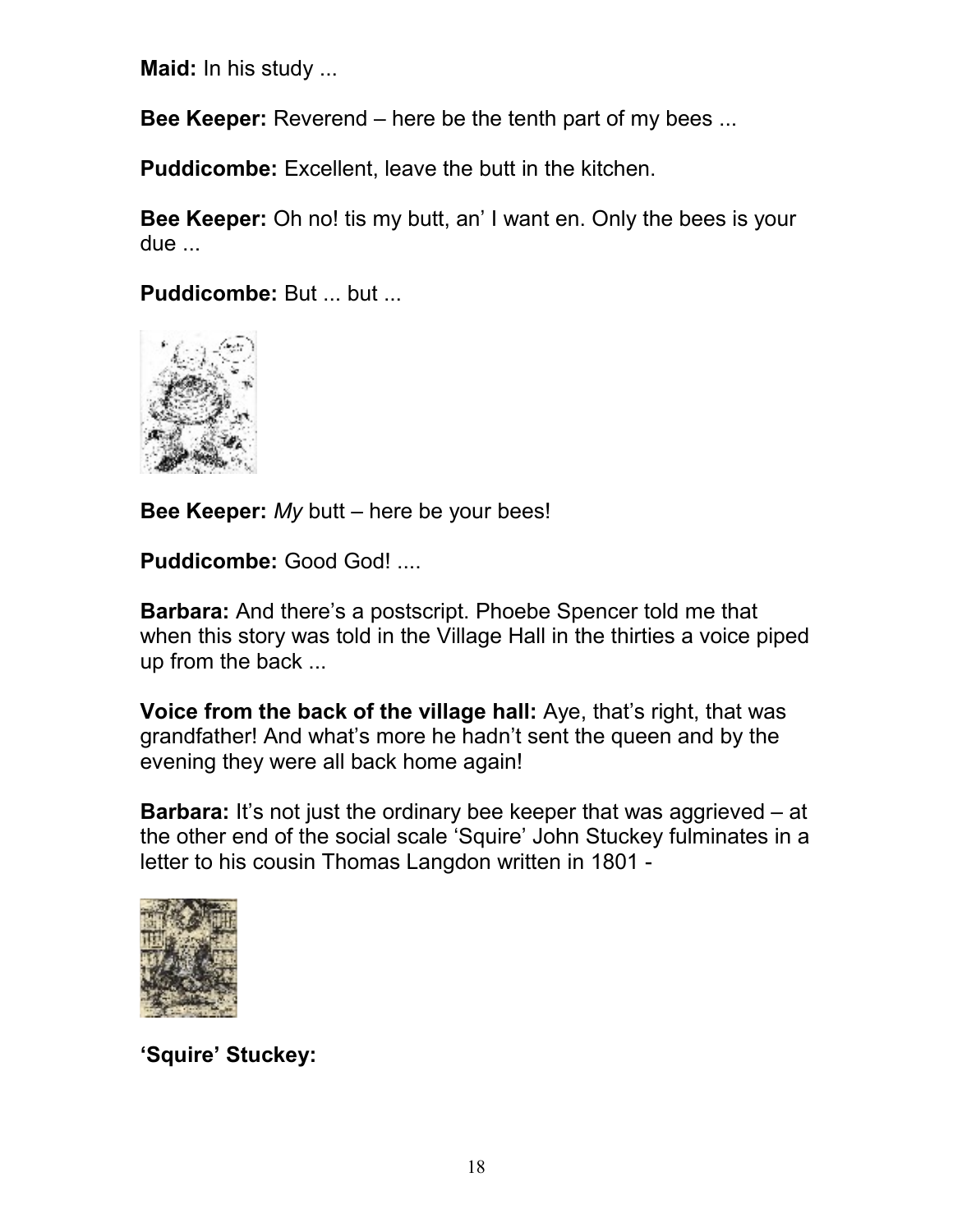*Puddicombe has become the most intolerable scoundrel that ever a parish was cursed with; his whole bent is to make the utmost penny of the parish; he will not compound with the farms but on his own terms and not as estates are rated but at what they are let for. He has sent me a notice in writing that he will insist on my Tythes in kind from Lady Day next.*

**Barbara:** A bit rich coming from Stuckey, the most money- or at least property-grabbing man in the Parish! Where Stuckey was concerned, Puddicombe managed to get the last word. When Stuckey died he wrote in the Register –



#### **Puddicombe:**

*1810 Stuckey, John, aged 91. ... He died possess'd of vast worldly property; which, after he had long possess'd, without enjoying and without using; he was, at last, constrained to leave to others* 

**Barbara:** And here's some-one else who was outraged at Puddicombe's tactics for extracting tithes This is a draft letter from Henry Carslake found in the Devon Record Office -



#### **Henry Carslake:**

*Sir, I am rather surprised at your impertinent letter in accusing me of deceiving you in the age of a tithe pig. The pig was as old as I said it was, which I can bring proof and if you say to the contrary you are a liar. I have here inclosed your letter which may be of particular use ie to [wipe your] anum.*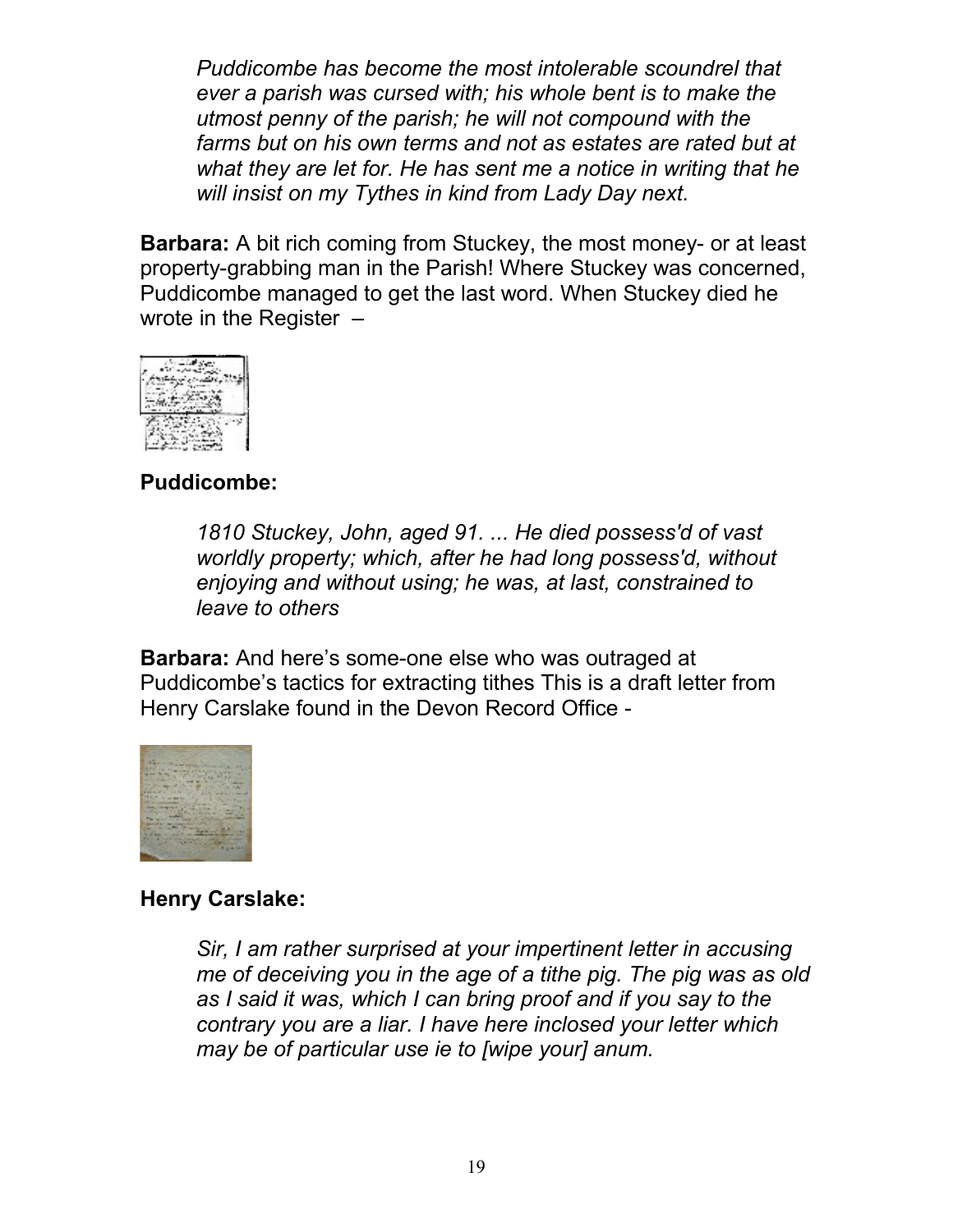*Ha ha ha, and as to your threats [of taking the tithes in kind], I care not ... Attack me which way you will I am in readiness [for you]. As the autumn is drawing nigh I can let you take choice of three old wigs to keep your old naked, empty skull warm if you will accept it. I wish you good night*

*Henry Carslake*



**Barbara:** This, by the way, is the *only* description we have ever found of the Reverend ... he is revealed to be *bald*!!

It seems that before Puddicombe took office things had been very lax and St Winifreds was in a dreadful state. In 1797 in answer to a Diocesan Questionnaire, which, I have to say, most incumbents answered with admirable brevity, our man was at it again, filling in the the bottom and then going round the side of the page -



**Puddicombe:** Aha! Let me see – First Question: Is the Church and Chancel in good Repair and your Churchyard well kept? And have you all things decent for Divine Service? Ahh –

*Very far from; the inside of the Church & Chancel being in a most shatter'd Condition not decent to perform Divine Service in. I have, however, after two or three times presenting the Church, got the Parishioners to re-build the gallery, and consent to go on year by year repairing some part till the whole be completed. But, though I have two or three times presented the Church, nothing has been done yet. .... If the Windows are not repaired before Winter, particularly the East Window, I must be under the necessity of shuttering up the Church; or it is at*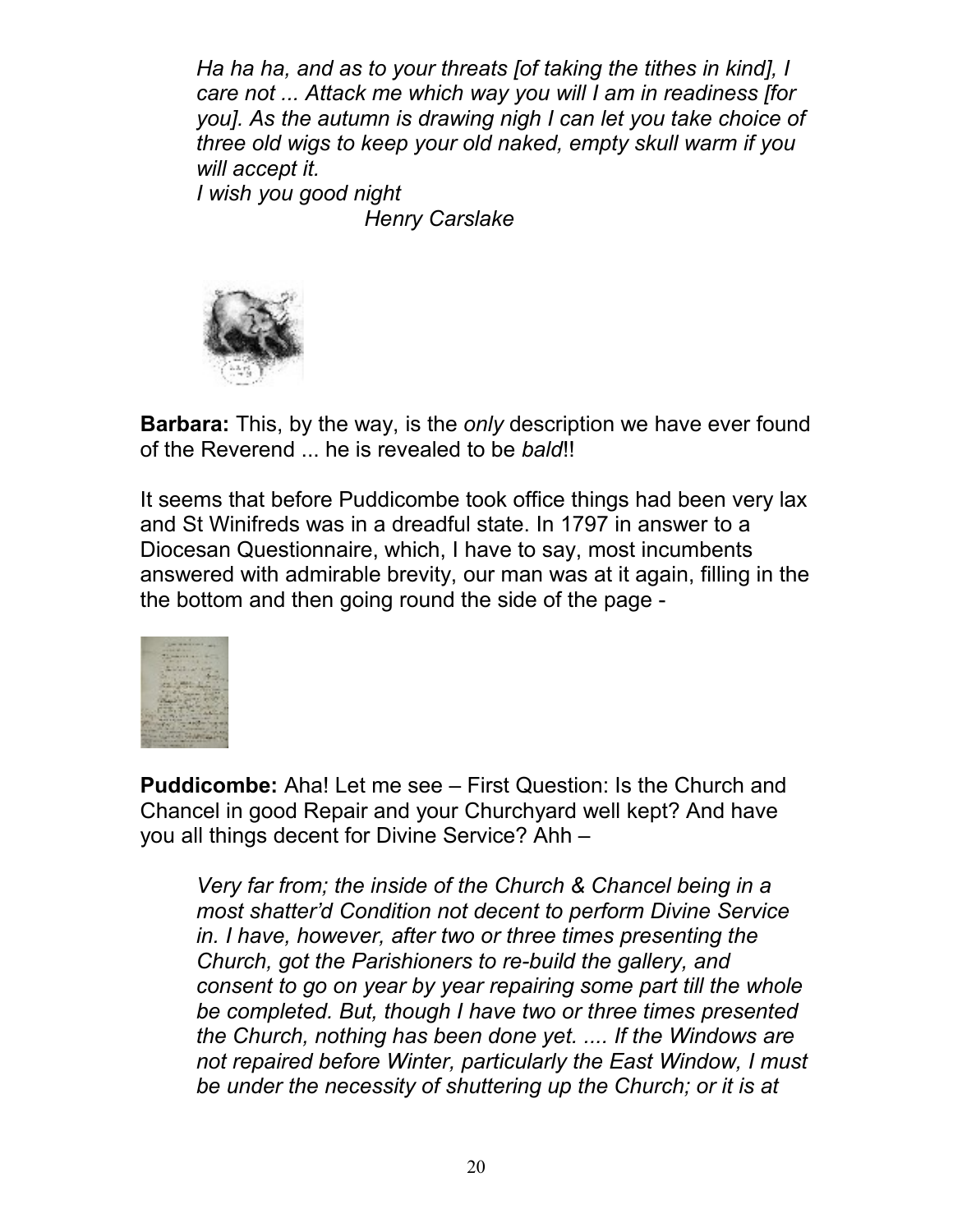*the risk of my own and my People's lives to assemble there for Worship, when the wind blasts strong from the East. I have been occasionally obliged to read the Prayers in the Pulpit, which is behind the Desk, and more shelter'd from the Strokes of the Wind ... Mr Flood, surveyor ... can inform your Lordships in what a truly shatter'd state it is* 

That's telling 'em!

**Barbara:** The Church Wardens' Accounts do indeed show that the gallery was rebuilt – at a cost of over £40 (one pound then was worth ninety pounds today) – and that over the years, the windows and the font were renewed. The Lord's Prayer, the Creed, and the Ten Commandments were painted up around the Chancel arch.



More radically, in 1802, a large amount of money – nearly a hundred pounds! - was paid out of the church rates for a complete new set of pews.

**Puddicombe:** We'll get rid of the worm-eaten benches and put in tall box pews. We'll make em cheaply out of deal, with oak floors to last. That'll stop em fidgeting and winking at each other across the aisle!



**Barbara:** But having built the high box pews he found the old pulpit was too low – he couldn't overawe the congregation when he preached!

**Puddicombe:** A three decker pulpit is what I need! A desk for prayers, a desk for the reading, and the old pulpit on top for the sermon. I'll move it over to the south side of the nave, where I can keep an eye on everyone –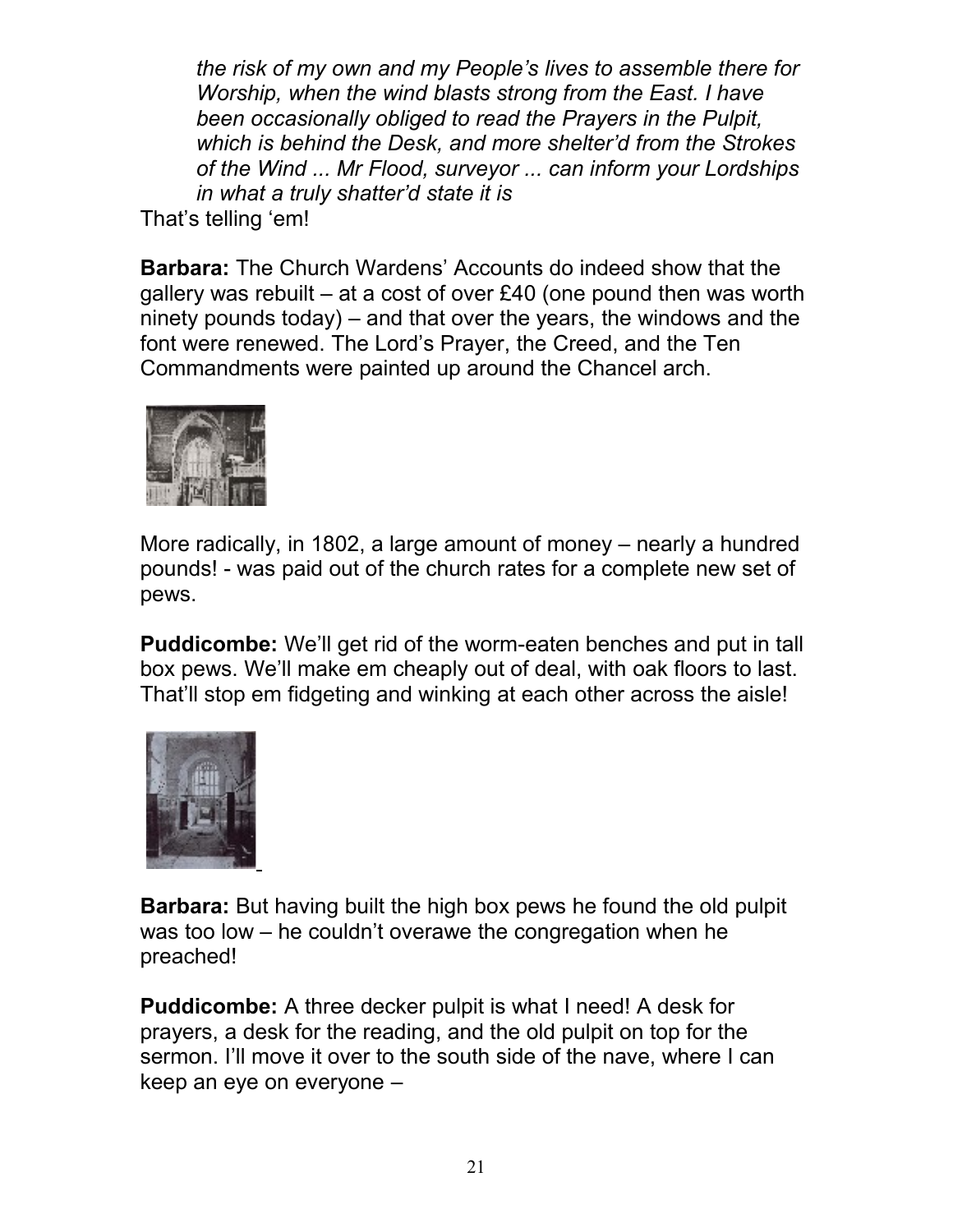

**Barbara:** In 1815 he persuaded the Vestry, as the Parish Council was called, to accept an estimate for the huge sum of £248 for repairs to the church, the tower, and the roof. But the accounts show that the bill finally came to £375 and the Parish had to borrow three hundred pounds from the Honiton Bank. It seems likely that Puddicombe had managed to slip in his three-decker pulpit!

His aesthetic sensibility leaves a lot to be desired, and when, nearly a hundred years later, in 1911 the Church is restored, most of his work was undone, and the pulpit was moved back to its present place.



all these furnishing tell us quite a lot about the man – the way he wants to lead from the front, or from above. The way he wants to change the lax attitudes to Church and God. The way he wants to make the teachings of God visible to all. He also has built, at the back of the Church, three rows especially for the poor of the parish. A bit patronising perhaps, but at least he's trying to include the usually excluded.

The same energy is expended in his every day dealings with his congregation, some of which were lovingly recorded by Elijah Chick in his history of the church and parish.

First, he had to get the flock to Church:

**Puddicombe (to the congregation):** You're to read Psalm One Hundred and Nineteen – very slowly. I'm just going to ride round the village and fetch in the recalcitrants. I'll be back!

**Barbara:** Then he has to stop them misbehaving –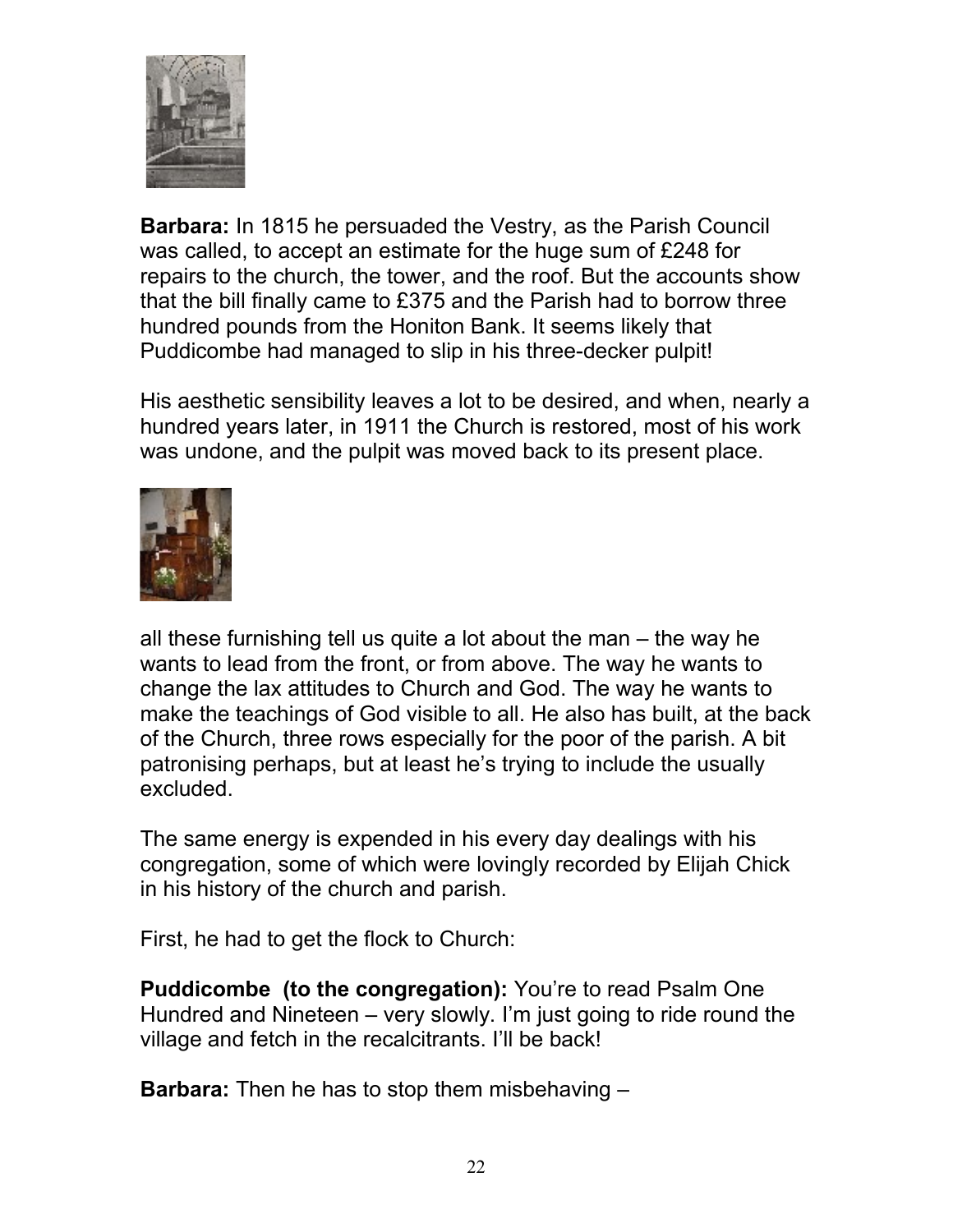**Puddicombe:** I'll not have talking in the Church ... [Sexton] ... John Parrott – do you see those two girls sitting there? Take care they don't sit together next Sunday. They have done nothing but laugh and talk all the while I have been preaching. Farmer Purse, I think one of them is your servant!

**Farmer Purse (squeaky voice)**: Noa sarvent o'mine, zur.

**Puddicombe:** You there, I saw you – come forward ... [**pick someone out of the audience - place the dunce's hat on their head – point to the words- ]** *'A Despiser of God's Presence in God's Own House'*

**Barbara:** As for those who *really* had sinned - they were called to church at the time of Public service and he solemnly cursed them in through one door and blessed out at the other!

**Man and woman shuffle in through the church door, covered in white sheets ...** 

**Puddicombe:** You terrible miscreants, you desecrators of the Lord's table, fornicators **[Puddicombe to ad lib]** .... Ah, but then God's mercy be on you ... blessed are the sinners ... Aye ... but don't do it again ....



**Barbara:** He's rebuilt the gallery (no organ in those days) - a fine place for the musicians and choir, but he's unhappy with the choir because they refuse to sing at the proper time.

**Puddicombe:** I won't have it, if you won't - well then you'll not sing ...

**Choir: mumbling grumbles** ...

**Puddicombe:** That's it, no more. From now on I'll lead the singing with my violin –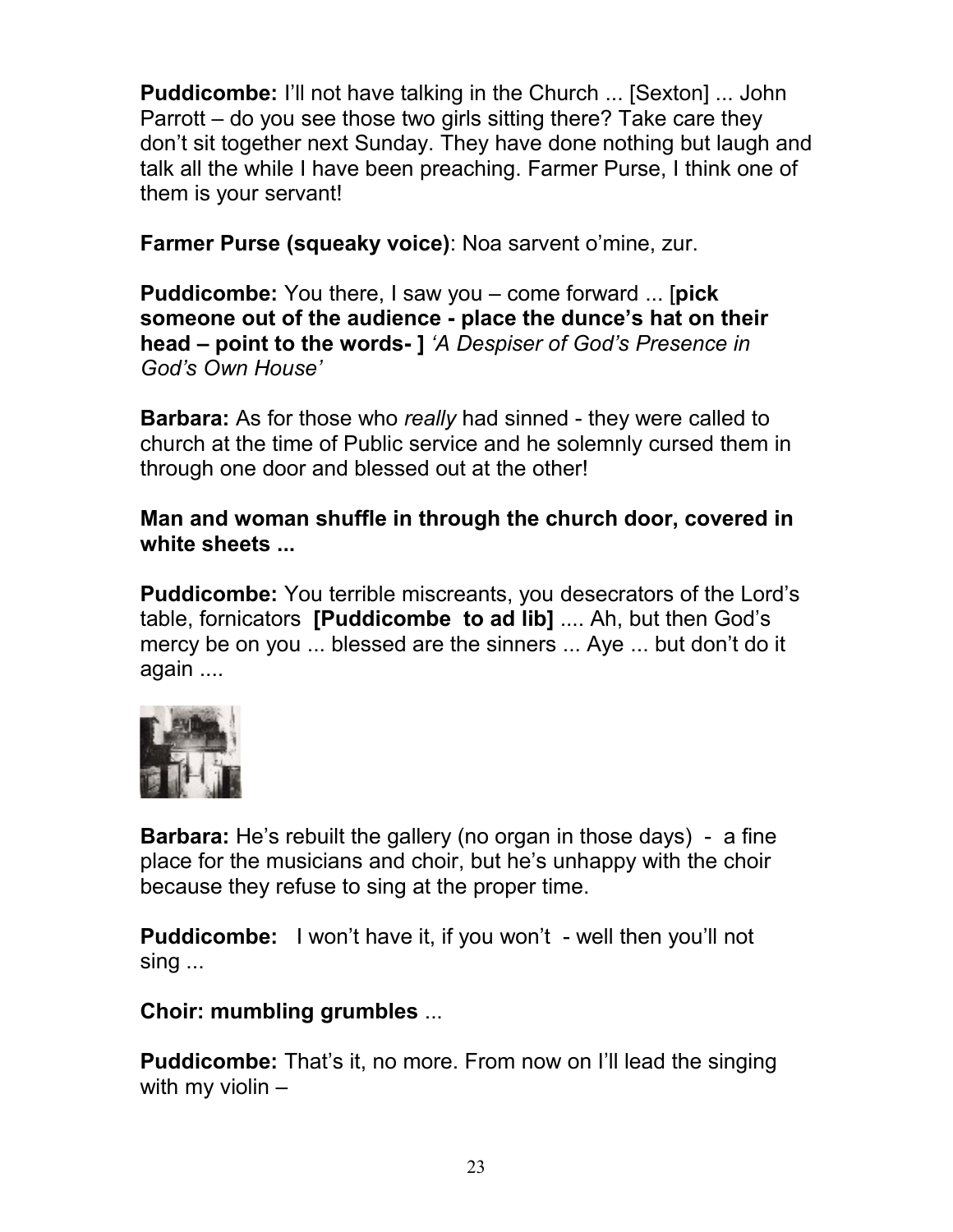## **[Puddicombe plays the violin and first two rows rise and join in on first verse of 'Oh God our help in ages past']**

**Barbara:** Not only did he play the violin, and lead the singing, he also preached *excessively* long sermons morning *and* afternoon. Elijah Chick recounts that his father as a small boy, said, more than once -

**Samuel Chick (small boy)**: Mauther, ha'er shut es buke yet?

**Barbara:** The length of his sermons was so well known that on one famous occasion, in December 1802, two n'er-do-wells, John Langmead, who lived in the village, and Amos, his son, who lived at Wonford in Exeter, chose their moment to attempt a quick burglary -



**John Langmead:** Arr - Amos, that be the way to do it. Up the drainpipe and in through the window, and no-one around to see us take the silver. Old Puddicombe still witterin' on in Church. Now get thee to Exeter to old Skinner, the silversmith and see what'll he'll give you for 'um.

On the 10th itst, during divine service in the afternoon the house of the Rev. J. Paddisonle, vicar of Brauscomb was broken into and various articles of plate and other property stolen.

**Barbara:** Unfortunately for John Landmead, old Skinner the silversmith had his wits about him and Amos, who'd only just come out of jail, and three women – one of whom was, it seems , mute who he'd sent into the shop with the stolen goods, were apprehended. When the Officers of the Law raided John Langmead's house in Branscombe they found a locked box with six gold rings, a pepper dredge, and a book, all the property of our good parson.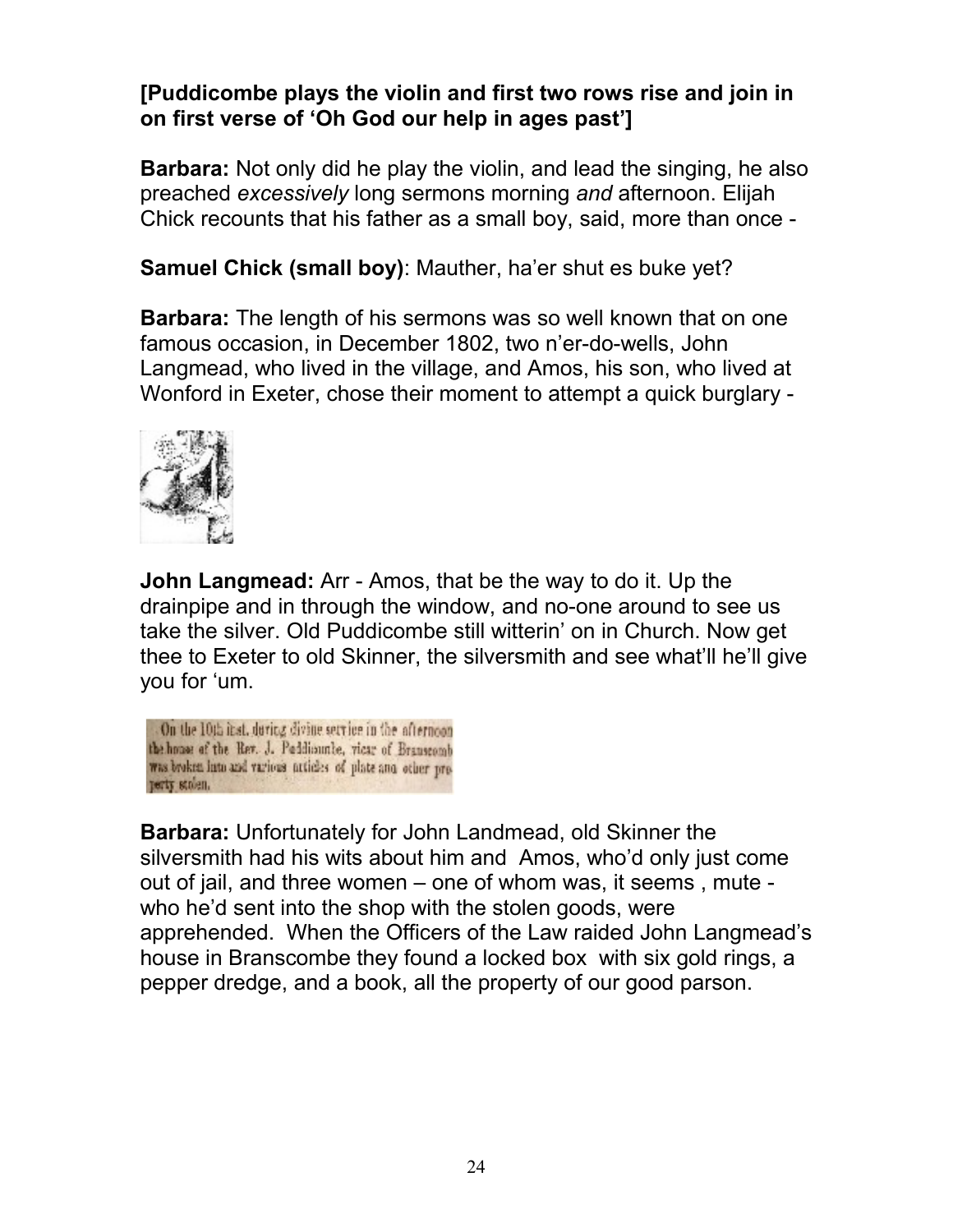

The **Exeter Flying Post**'s account added for good measure that the Officer was persuaded that this gang were not just thieves but also poachers and smugglers.

But to return to church matters – the Reverend also got very choleric about the names people chose to give their children.



**Puddicombe:** Emmanuel! James Lockyer and his wife Mary want to call their son *Emmanuel* – I refuse to baptise it - someone else will have to do it. I conceive the name given to this child cannot be applied to any child of man without the highest blasphemy!

**Barbara:** There's no doubt – he's an old curmudgeon, but he does care about the spiritual well-being of his congregation. We find him writing in 1821 in his Returns to the Diocesan Questionnaire -

#### **Puddicombe:**

[I hold] *Divine Service twice every Lord's Day, with Sermon both Morning & Afternoon, at 10 o'clock in the Morning throughout the Year; and at ½ past two o'clock in the Afternoon the greater part of the Year, and 2 o'clock during the three Winter Months ... [and there's] a Sunday School for both Boys and Girls – establis'd, supported, and superintended wholly by Myself ...*

**Barbara:** You might describe him, as the Rev Butters does in 1949, as '*A man of marked individuality – a martinet in the parish'*, or you might say, more generously, following Elijah Chick , that he was -

**Elijah Chick:** P*retty much of a benevolent autocrat*.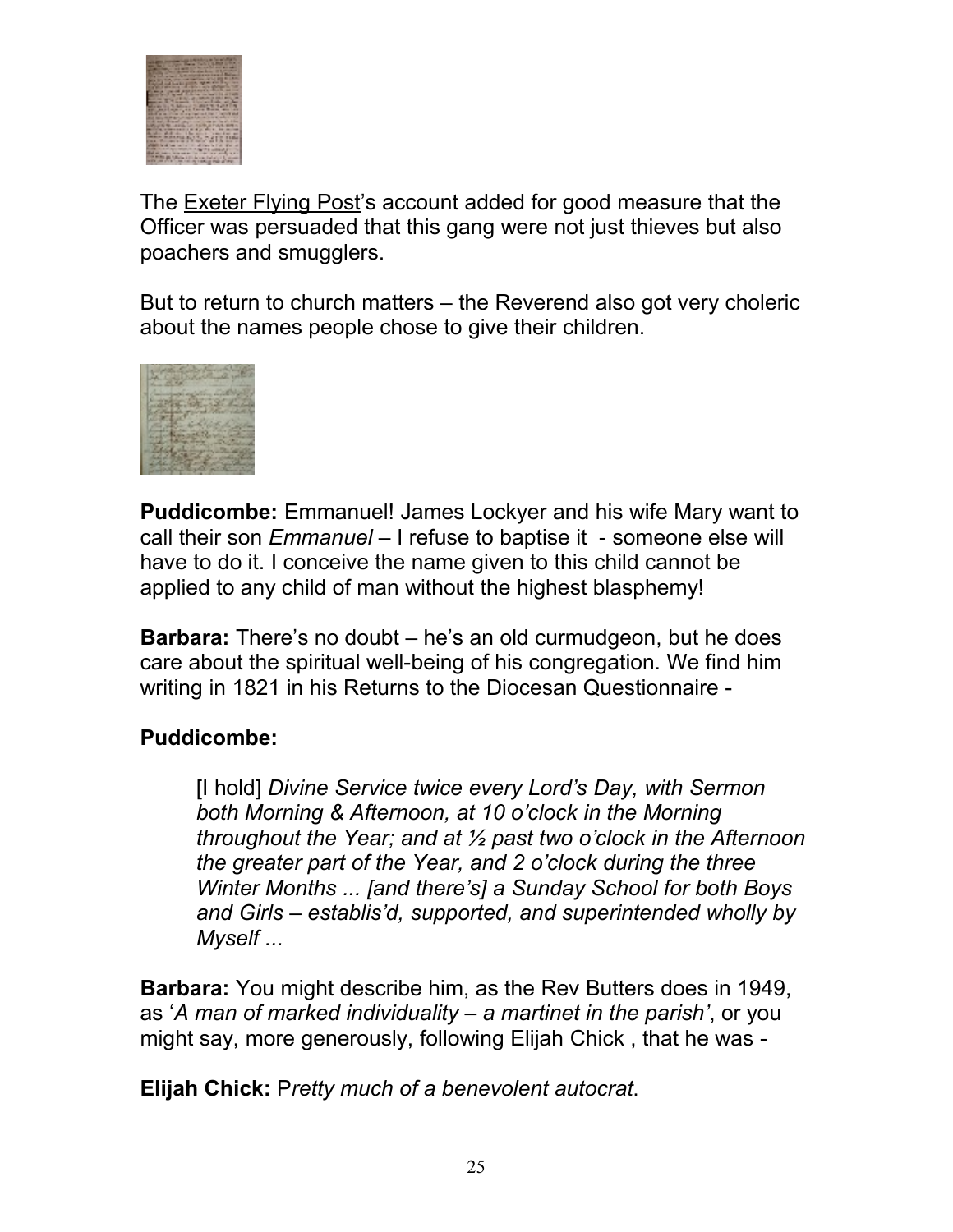**Barbara:** Alternatively, you might curl your lip and denounce him, as John Stuckey does in 1801 as -

#### **'Squire' Stuckey:** *Our Methodist raving ranting preacher Puddicombe*.

**Barbara:** And there, I think, is at least one clue to our man which goes right back to his Cambridge days and the preachings of Charles Simeon, that shows up in his attitude to the Church fittings, to his way of comporting himself vis á vis his congregation. He's a funny mix: tyrannical *and* Low Church, autocratic *and* open-handed. And we see it again when, in the early part of the nineteenth century, the first small group of Methodists begin to hold their services in the kitchen at Berry Farm. Apparently Farmer Sam Chick, Elijah Chick's grandfather, talked to the Reverend Puddicombe -

**Samuel Chick:** Come and see for yourself - come up to Berry farm and hear the way we comport ourselves. It'll do you no harm, you'll see -

**Puddicombe:** Alright Samuel, so I will. I'll hide me away in a back room so I can listen to what happens.

**Barbara:** He hides away, he listens, and whatever it was he heard, he's not displeased, and from then on, as long as *he* was vicar, Church and Chapel rubbed along together.

So there you go! What'd you think? Old curmudgeon? Rather endearing? Eccentric? Particular and probing in his understanding? Patriarchal? Determined to set his congregation on the right path? Out to extract the last penny? No respecter of class? Open to argument? Closed to argument? Maybe all of these!

When he died 1827, The Exeter Flying Post obituary pronounced that he was –

## **Villager:**

*A pious and worthy Vicar ... For the purity of his doctrine, the liberality of his sentiments, and a ready and diffusive benevolence, his memory is entitled to the highest respect.*